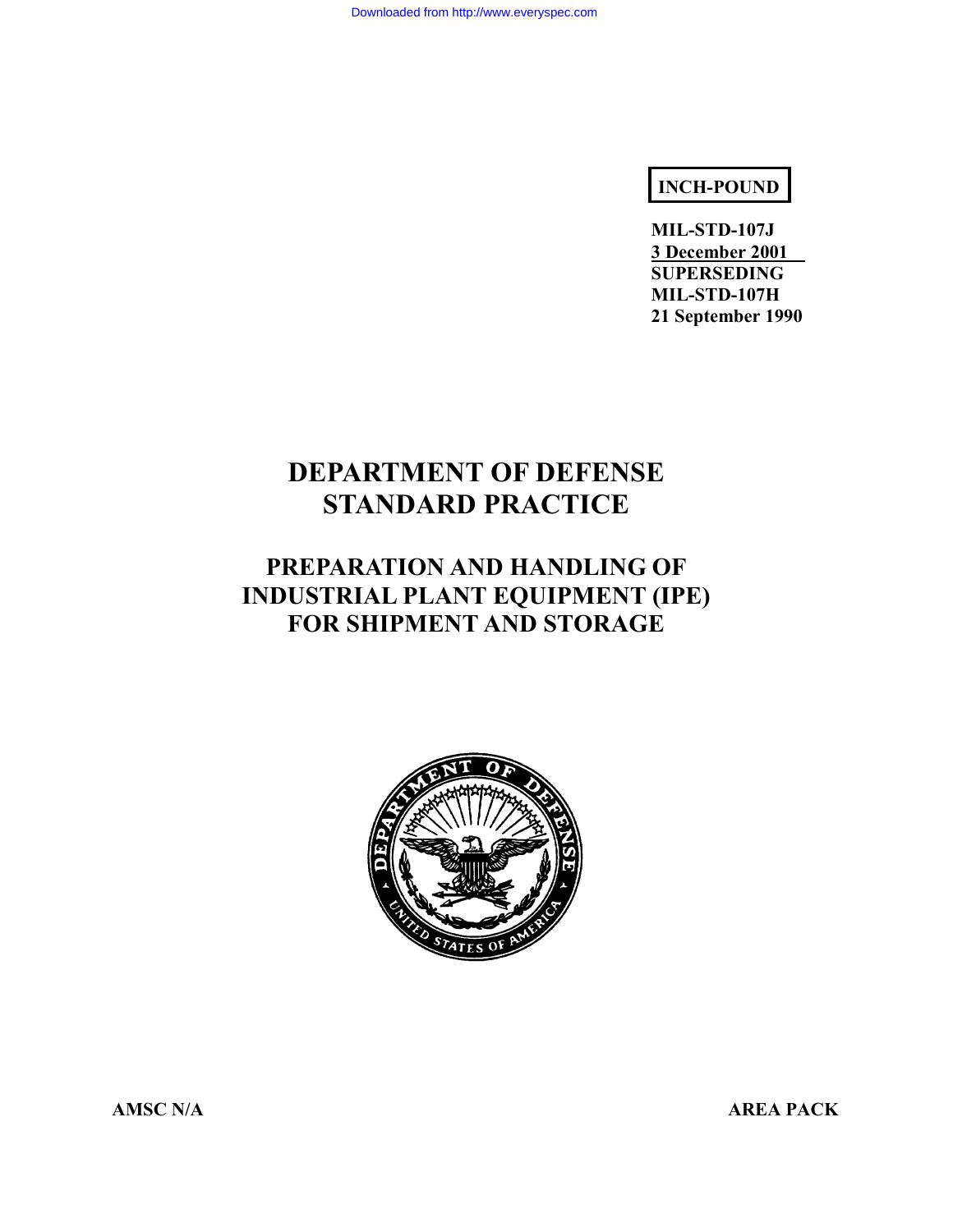Downloaded from http://www.everyspec.com

MIL-STD-107J

### THIS PAGE IS INTENTIONALLY LEFT BLANK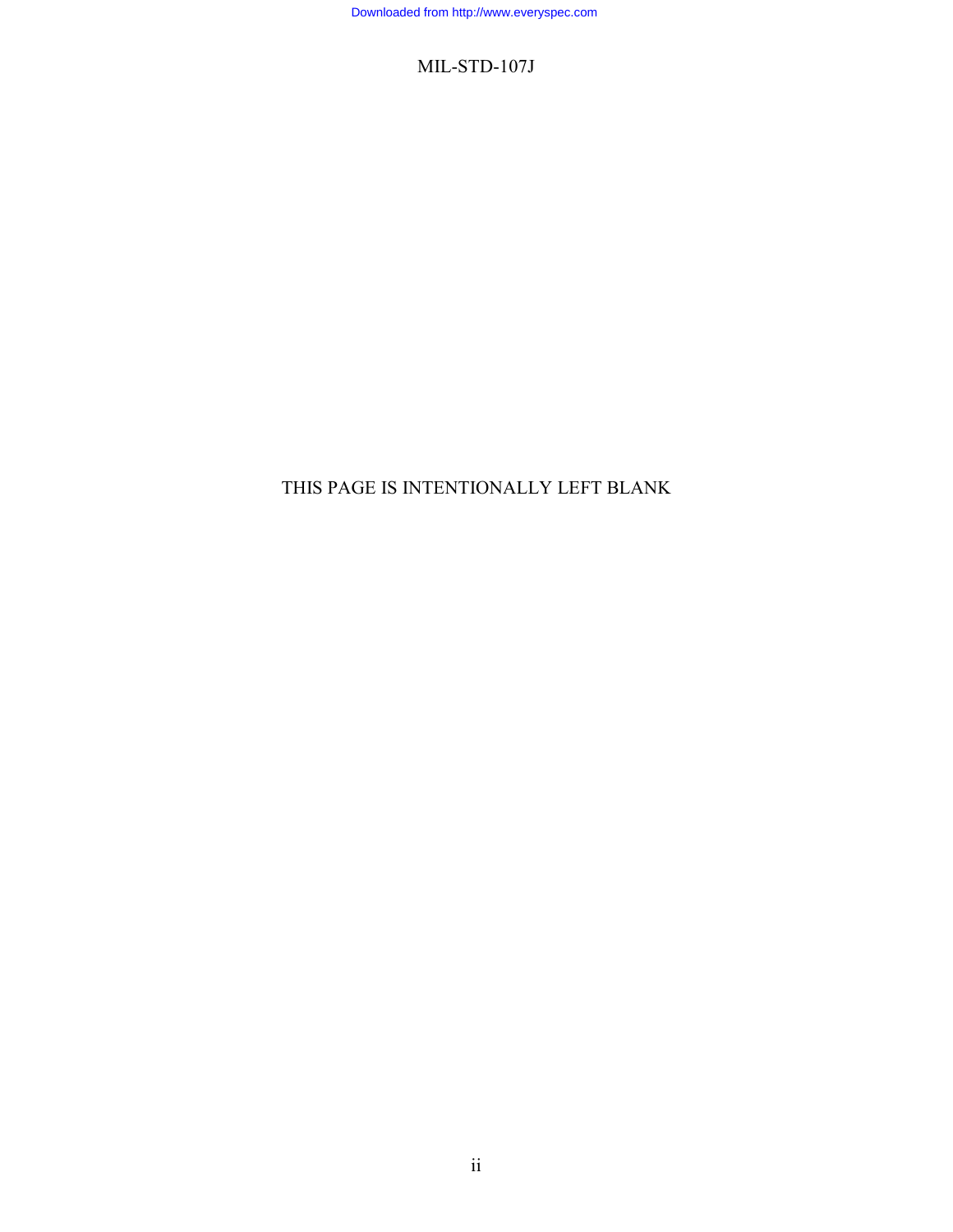#### FOREWORD

1. This standard is approved for use by all Departments and Agencies of the Department of Defense (DoD).

2. This standard contains instructions for preparing Government-owned industrial plant equipment (IPE) for shipment and storage. It is not intended for use in the procurement of new equipment.

3. Thorough cleaning and preservation of IPE during shutdown or immediately thereafter will minimize the necessity for subsequent disassembly operations. Storage of this type of equipment in humidity-controlled warehouses substantially extends the length of time it may be stored without deterioration.

4. Requirements for IPE containing hazardous contaminants have been addressed in paragraph 4.13. Complete instructions for equipment containing or contaminated with explosive, radioactive, corrosive, polychlorinated biphenyls (PCBs), or other toxic materials are not included in this standard.

5. This standard should be used in conjunction with MIL-HDBK-701, Blocking, Bracing, and Skidding of Industrial Plant Equipment for Shipment and Storage, when preparing IPE for shipment and storage. The use of DoD reusable skids in accordance with MIL-HDBK-701 is a cost savings effort by the Government. Therefore, any proposed deviation from the use of DoD reusable skids for equipment weighing 42,000 pounds or less will be directed to the Defense Supply Center Richmond, ATTN: DSCR-VBD, 8000 Jefferson Davis Highway, Richmond, VA 23297-5610.

6. Beneficial comments (recommendations, additions, deletions) and any pertinent data that may be of use in improving this document should be addressed to: Defense Supply Center Richmond, ATTN: DSCR-VBD, 8000 Jefferson Davis Highway, Richmond, VA 23297-5610 by using the self-addressed Standardization Document Improvement Proposal (DD Form 1426) appearing at the end of this document or by letter.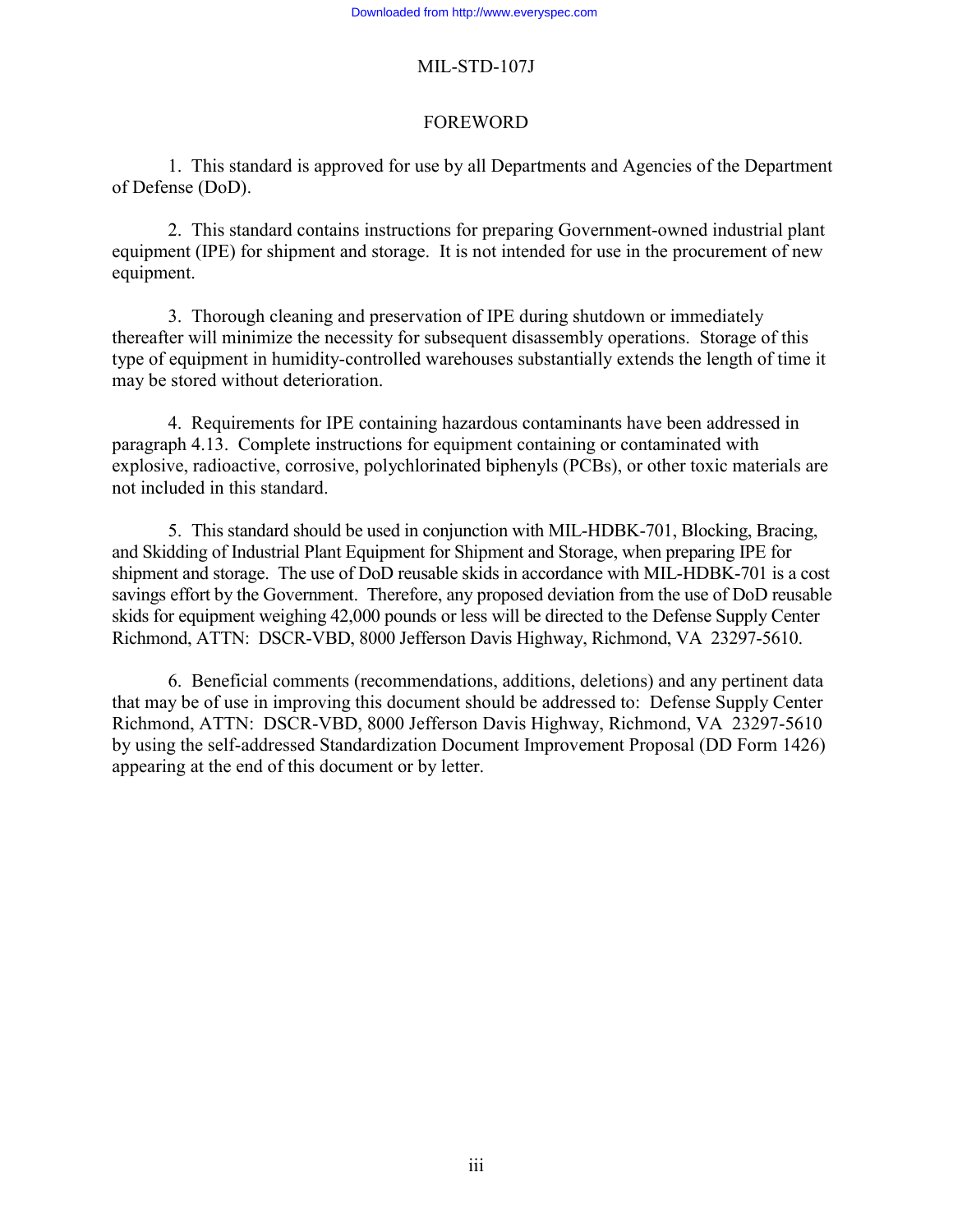Downloaded from http://www.everyspec.com

MIL-STD-107J

### THIS PAGE IS INTENTIONALLY LEFT BLANK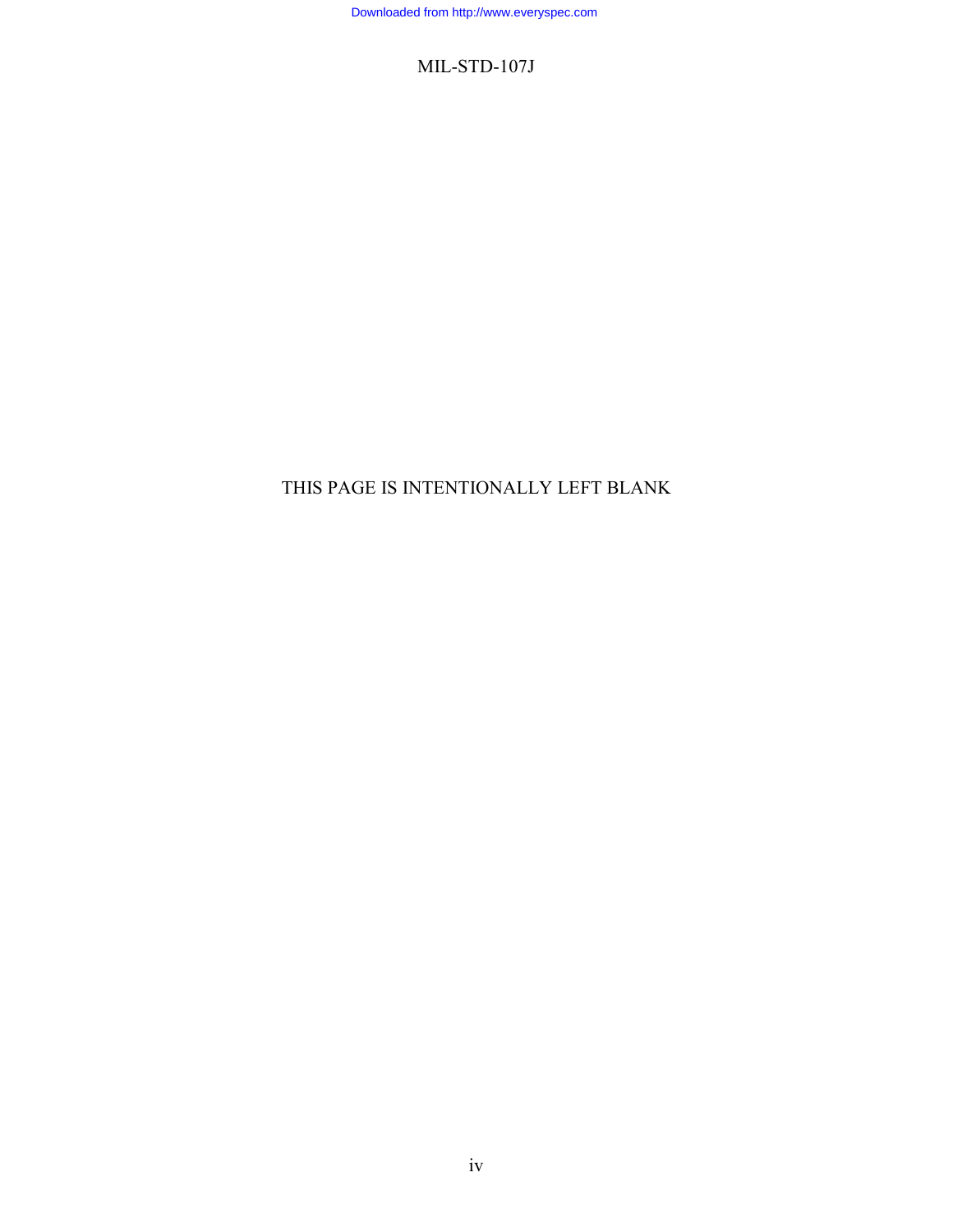### **CONTENTS**

| Paragraph | Page                           |
|-----------|--------------------------------|
|           | 111                            |
| 1.        | 1                              |
| 1.1       | 1                              |
| 2.        | 1                              |
| 2.1       | 1                              |
| 2.2       | 1                              |
| 2.2.1     | $\mathbf{1}$                   |
| 2.2.2     | $\overline{\mathbf{3}}$        |
| 2.3       | $\overline{4}$                 |
| 2.4       | 5                              |
|           |                                |
| 3.        | 5                              |
| 3.1       |                                |
| 3.2       | $\frac{5}{5}$<br>$\frac{5}{5}$ |
| 3.3       |                                |
| 3.4       |                                |
| 3.5       | 5                              |
| 3.6       | 5                              |
| 3.7       | 5                              |
| 3.8       | 6                              |
| 3.9       | 6                              |
| 3.10      | 6                              |
| 3.11      | 6                              |
| 3.12      | 6                              |
| 3.13      | 6                              |
| 3.14      | 6                              |
| 3 14 1    | 7                              |
| 3.14.2    | 7                              |
| 3.15      | 7                              |
| 3.16      | Ί                              |
| 3.17      |                                |
| 3.18      | 7                              |
| 3.19      |                                |
| 3.20      |                                |
| 3.21      | 7                              |
| 3.22      | 8                              |
| 3.23      | 8                              |
| 3.24      | 8                              |
| 3.25      | 8                              |
| 3.26      | 8                              |
| 3.27      | 8                              |
| 3.28      | 8                              |
|           |                                |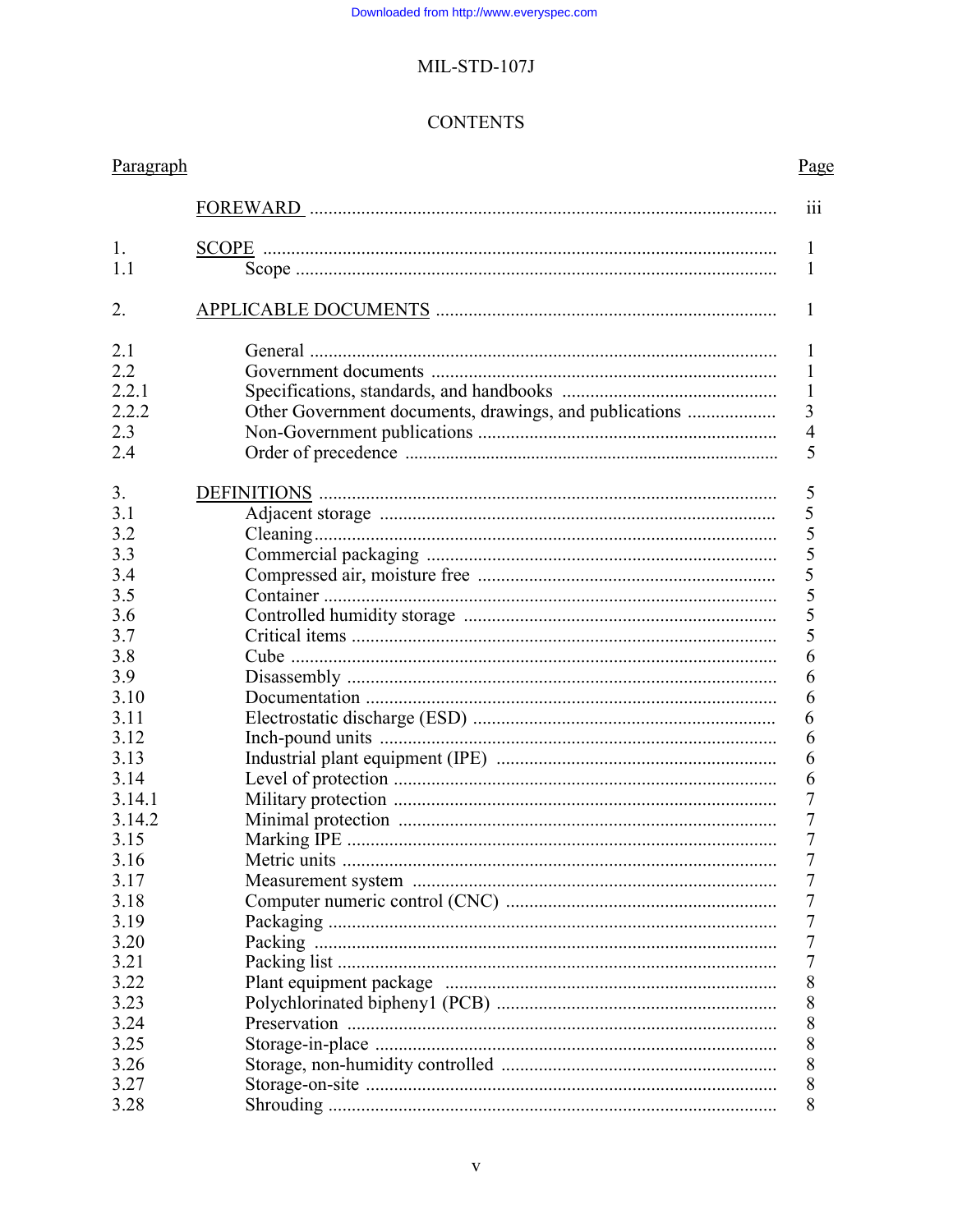#### **CONTENTS** (Continued)

#### Paragraph Page 3 29 8 3.30 8  $4.$ 8  $\mathsf{R}$ 4 1 4.2 8 43 8 4.4 9 9 4.5 Cleaning  $\ldots$   $\ldots$   $\ldots$   $\ldots$   $\ldots$   $\ldots$   $\ldots$   $\ldots$   $\ldots$   $\ldots$   $\ldots$   $\ldots$   $\ldots$   $\ldots$   $\ldots$   $\ldots$   $\ldots$   $\ldots$   $\ldots$   $\ldots$   $\ldots$   $\ldots$   $\ldots$   $\ldots$   $\ldots$   $\ldots$   $\ldots$   $\ldots$   $\ldots$   $\ldots$   $\ldots$   $\ldots$   $\ldots$   $\ldots$   $\ldots$   $\$ 9 4.5.1 9 4511 4512 9  $\mathbf{Q}$ 4513 4.5.1.4 10 46 10 4.7 10 48 10 481 10 482 10 49  $10$ 4 1 0 11 4.11 11 4 1 2  $11$ 4.13 11 4 1 4  $11$ 4 1 5  $11$ 4.16 11 4 1 7 12  $5<sub>1</sub>$ 12  $5.1$ 12 5.1.1 12 5.1.2 12 5 1 3 12 5.1.4 12 5 1 5 13 5.1.6 13 517 13 5 1 8 13 519 Water cooling chambers, water jackets, steam lines, and related 13 5 1 10  $13$ 5 1 1 1  $13$ 5 1 1 2 14 5.1.13 14 5 1 1 4 14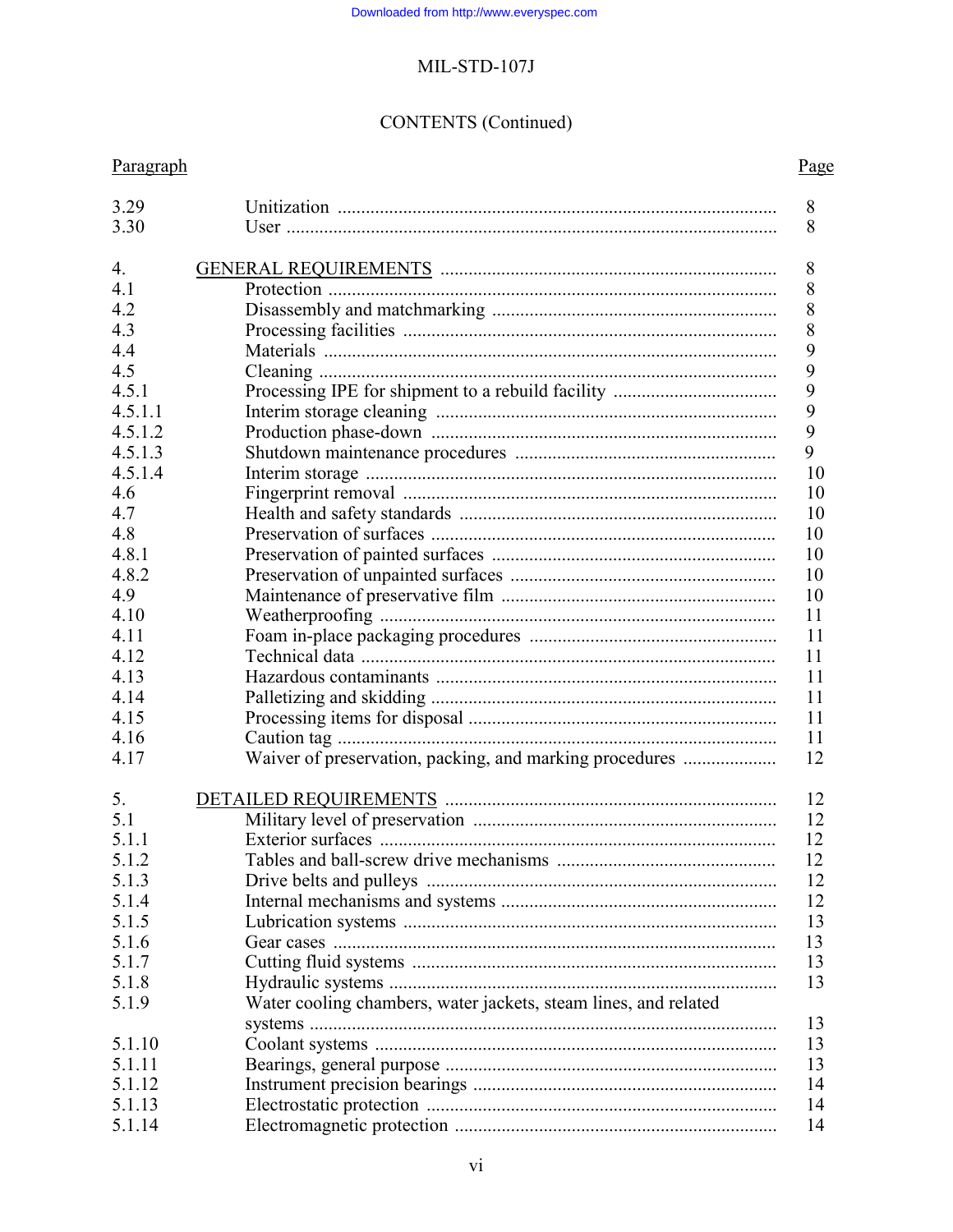## CONTENTS (Continued)

# Paragraph Paragraph Page

| 14                                                                |
|-------------------------------------------------------------------|
| 14                                                                |
| 14                                                                |
| 14                                                                |
| 14                                                                |
| 15                                                                |
| 15                                                                |
| 15                                                                |
| 15                                                                |
| 15                                                                |
| 15                                                                |
| 15                                                                |
|                                                                   |
| 15                                                                |
| Slides, counterbalances, motors, and hydraulic tables<br>15       |
| 16                                                                |
| 16                                                                |
| 16                                                                |
| 16                                                                |
| 16                                                                |
| 16                                                                |
| 17                                                                |
| Identification (ID) of CNC units disconnected from machines<br>17 |
| 17                                                                |
| 17                                                                |
| 17                                                                |
| 17                                                                |
| Transformer, distribution and hermetically sealed type<br>17      |
| 17                                                                |
| 17                                                                |
| 17                                                                |
| Frames, tanks, paint spray booths, and conveyor systems<br>17     |
| 18                                                                |
| 18                                                                |
| 18                                                                |
| 18                                                                |
| Equipment weighing between 1,001 and 4,000 pounds<br>18           |
| 18                                                                |
| 18                                                                |
| 19                                                                |
| 19                                                                |
| 19                                                                |
| 19                                                                |
| 19                                                                |
|                                                                   |
|                                                                   |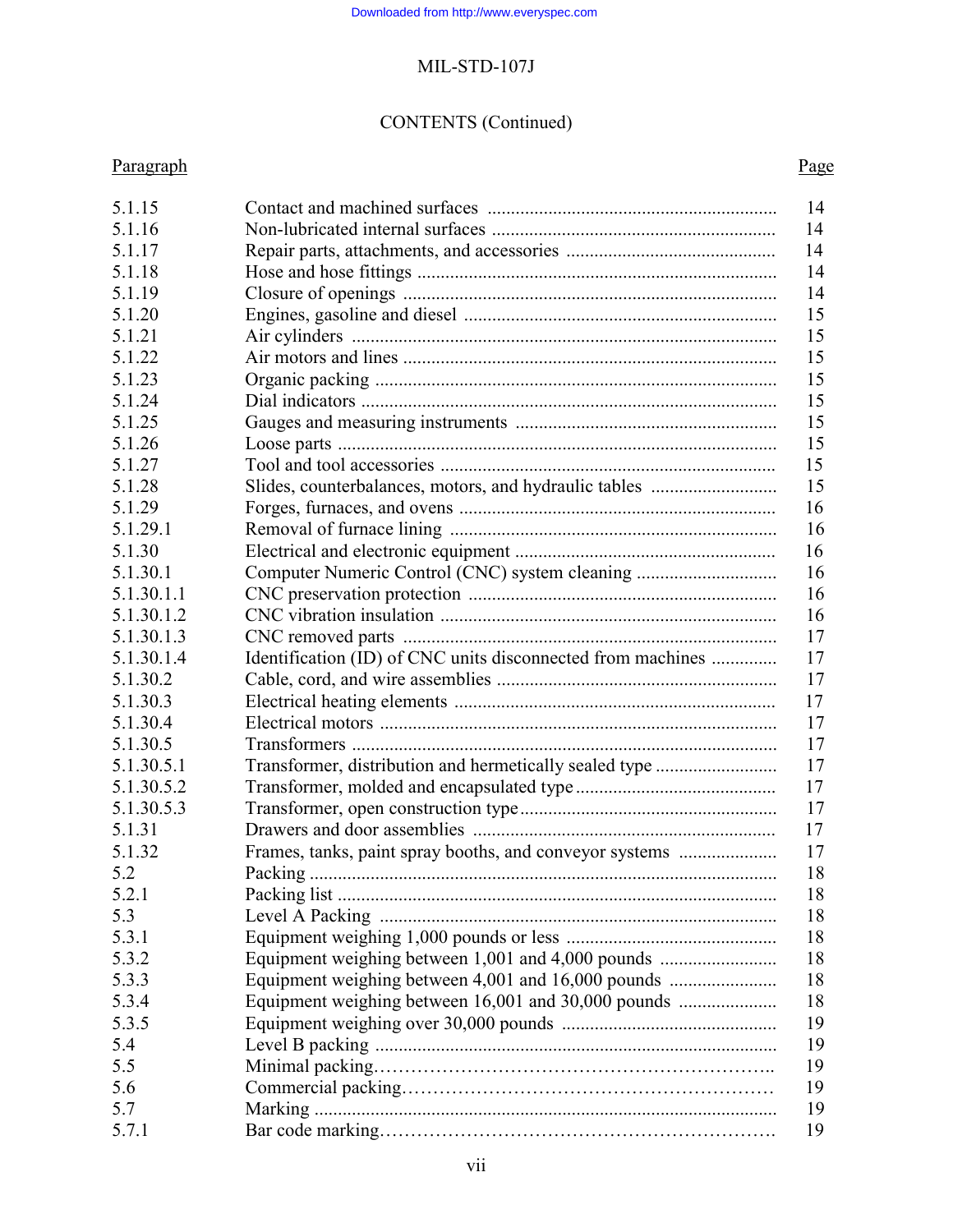## **CONTENTS** (Continued)

# Paragraph

## Page

| 5.8      | 19 |
|----------|----|
| 5.8.1    | 19 |
| 5.8.2    | 19 |
| 5.8.3    | 20 |
| 5.8.4    | 20 |
| 5.8.5    | 20 |
| 5.8.6    | 20 |
| 5.9      | 20 |
| 5.9.1    | 20 |
| 5.9.1.1  | 21 |
| 5.9.2    | 21 |
| 5.9.2.1  | 21 |
| 5.9.2.2  | 21 |
| 5.10     | 21 |
| 5.10.1   | 22 |
| 5.10.2   | 22 |
| 5.10.2.1 | 22 |
| 5.10.2.2 | 22 |
| 5.10.3   | 22 |
| 5.10.3.1 | 22 |
| 5.10.3.2 | 22 |
| 5.10.3.3 | 22 |
| 5.10.4   | 22 |
| 5.10.4.1 | 22 |
| 5.10.4.2 | 23 |
| 5.10.4.3 | 23 |
| 5.10.4.4 | 23 |
| 6.       | 23 |
| 6.1      | 23 |
| 6.2      | 23 |
| 6.3      | 23 |
| 6.4      | 24 |
| 6.5      | 24 |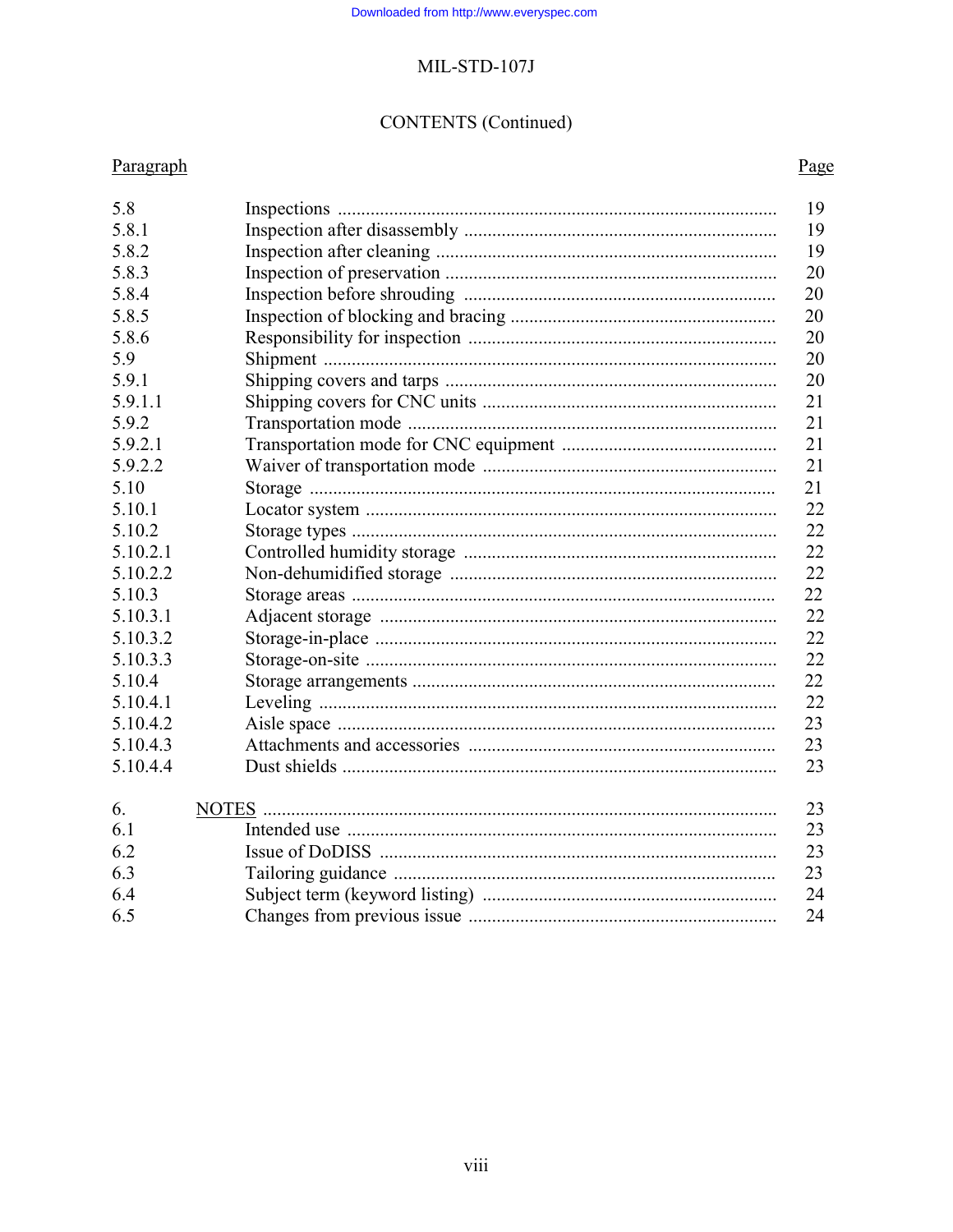#### 1. SCOPE

1.1 Scope. This standard provides both general and detailed requirements and approved methods for preparing Government-owned industrial plant equipment (IPE) for shipment or storage. General requirements have been provided to cover processes such as equipment disassembly, cleaning, weatherproofing, and skidding. Detailed requirements covered in this standard include methods of preservation and packing protection for specific IPE components.

#### 2. APPLICABLE DOCUMENTS

2.1 General. The documents listed in this section are specified in sections 3, 4, and 5 of this standard. This section does not include documents cited in other sections of this standard or recommended for additional information or as examples. While every effort has been made to ensure the completeness of this list, document users are cautioned that they must meet all specified requirements documents cited in sections 3, 4, or 5 of this standard, whether or not they are listed.

#### 2.2 Government documents.

2.2.1 Specifications, standards, and handbooks. The following specifications, standards, and handbooks form a part of this document to the extent specified herein. Unless otherwise specified, the issues of these documents are those listed in the issue of the Department of Defense Index of Specifications and Standards (DoDISS) and supplement thereto, cited in the solicitation (see 6.2).

#### **SPECIFICATIONS**

#### FEDERAL

| - Cushioning Material, Packaging, Closed Cell Foam<br>A-A-59136       |  |
|-----------------------------------------------------------------------|--|
|                                                                       |  |
| Plank.                                                                |  |
| - Adhesive, Water Resistant, (for Sealing Waterproofed<br>$MMM-A-260$ |  |
| Paper).                                                               |  |
| PPP-B-1055<br>- Barrier Material, Waterproofed, Flexible.             |  |
| - Cushioning Material, Resilient, Low Density,<br>PPP-C-1797          |  |
| Unicellular, Polypropylene Foam.                                      |  |

#### DEPARTMENT OF DEFENSE

| MIL-PRF-121 | - Barrier Materials, Greaseproof, Waterproof, Flexible,<br>Heat-Sealable.    |
|-------------|------------------------------------------------------------------------------|
| MIL-DTL-197 | - Packaging of Bearings, Antifriction Associated Parts and<br>Subassemblies. |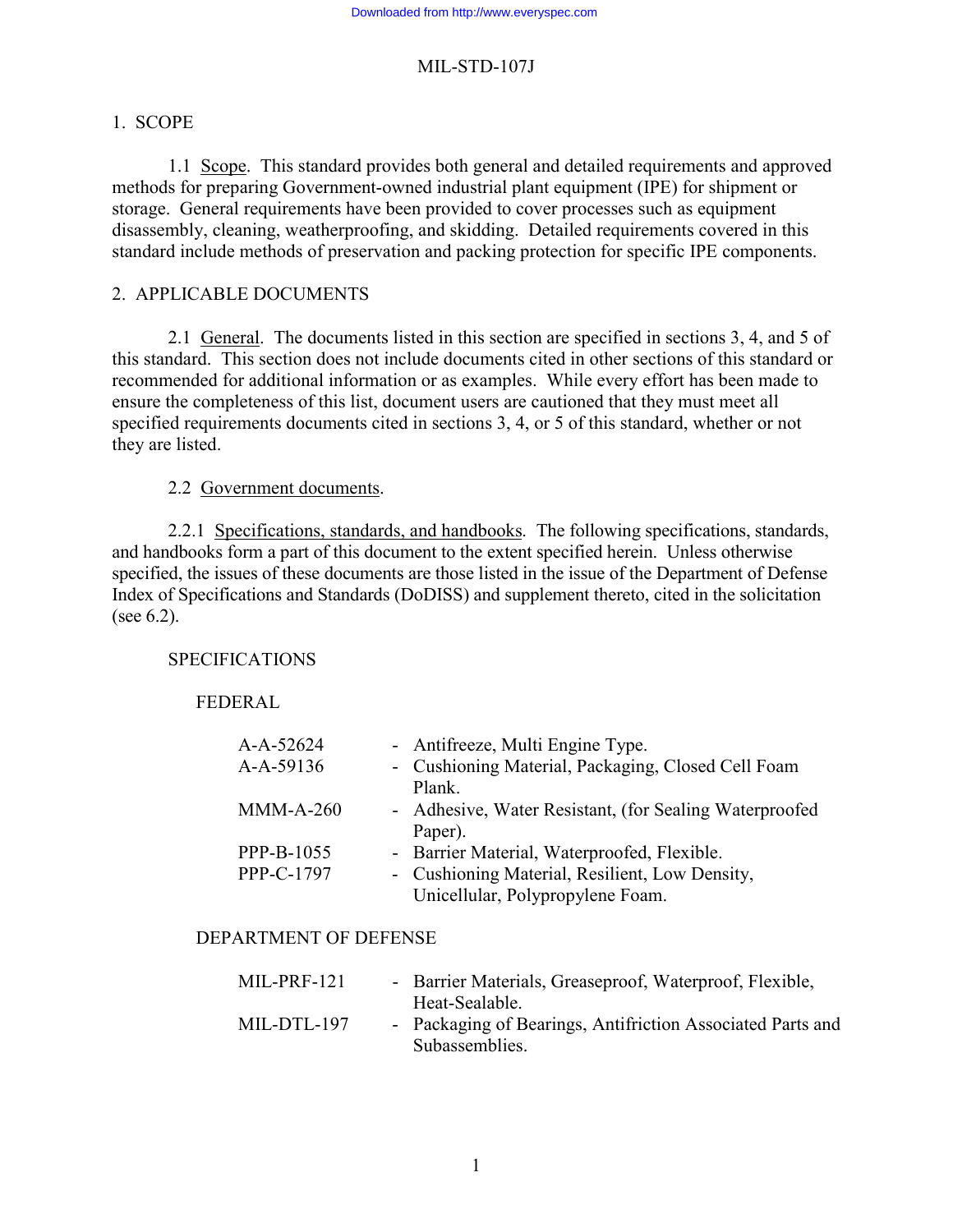### SPECIFICATIONS (Continued)

### DEPARTMENT OF DEFENSE (Continued)

| MIL-PRF-680<br>MIL-H-775<br>MIL-D-3464 | - Degreasing Solvent.<br>Hose, Hose Assemblies, Rubber, Plastic, Fabric, or<br>Metal (Including Tubing) and Associated Hardware:<br>Packaging of.<br>- Desiccants, Activated, Bagged, Packaging Use and |
|----------------------------------------|---------------------------------------------------------------------------------------------------------------------------------------------------------------------------------------------------------|
|                                        | Static Dehumidification.                                                                                                                                                                                |
| <b>MIL-PRF-6083</b>                    | - Hydraulic Fluid, Petroleum Base, for Preservation and<br>Operation.                                                                                                                                   |
| MIL-I-8574                             | Inhibitors, Corrosion, Volatile, Utilization of.                                                                                                                                                        |
| MIL-PRF-10924                          | - Grease, Automotive and Artillery.                                                                                                                                                                     |
| MIL-C-11796                            | - Corrosion Preventive Compound, Petrolatum, Hot<br>Application.                                                                                                                                        |
| MIL-C-15074                            | - Corrosion Preventive, Fingerprint Remover.                                                                                                                                                            |
| MIL-PRF-16173                          | - Corrosion Preventive Compound, Solvent Cutback,<br>Cold-Application.                                                                                                                                  |
| MIL-E-16298                            | Electric Machines Having Rotating Parts, Accessories<br>$\overline{\phantom{a}}$<br>and Associated Support Items: Packaging of.                                                                         |
| MS20003                                | Indicator, Humidity, Card, Three Spot, Impregnated<br>Areas (Cobaltous Chloride).                                                                                                                       |
| MIL-PRF-21260                          | - Lubricating Oil, Internal Combustion Engine,<br>Preservative Break-in.                                                                                                                                |
| MIL-PRF-22191                          | - Barrier Materials, Transparent, Flexible, Heat-Sealable.                                                                                                                                              |
| MIL-PRF-23827                          | - Grease, Aircraft and Instrument, Gear and Actuator<br>Screw, NATO Code Number G-354.                                                                                                                  |
| MIL-PRF-81322                          | Grease, Aircraft, General Purpose, Wide Temperature<br>$\blacksquare$<br>Range.                                                                                                                         |
| MIL-PRF-81705                          | Barrier Materials, Flexible, Electrostatic Protective,<br>$\blacksquare$<br>Heat-Sealable.                                                                                                              |

### **STANDARDS**

### FEDERAL

| FED-STD-H28 | - Screw-Thread Standards for Federal Services.          |
|-------------|---------------------------------------------------------|
| FED-STD-376 | - Preferred Metric Units for General Use by the Federal |
|             | Government.                                             |

### DEPARTMENT OF DEFENSE

| MIL-STD-129 |  | - Standard Practice for Military Marking. |
|-------------|--|-------------------------------------------|
|-------------|--|-------------------------------------------|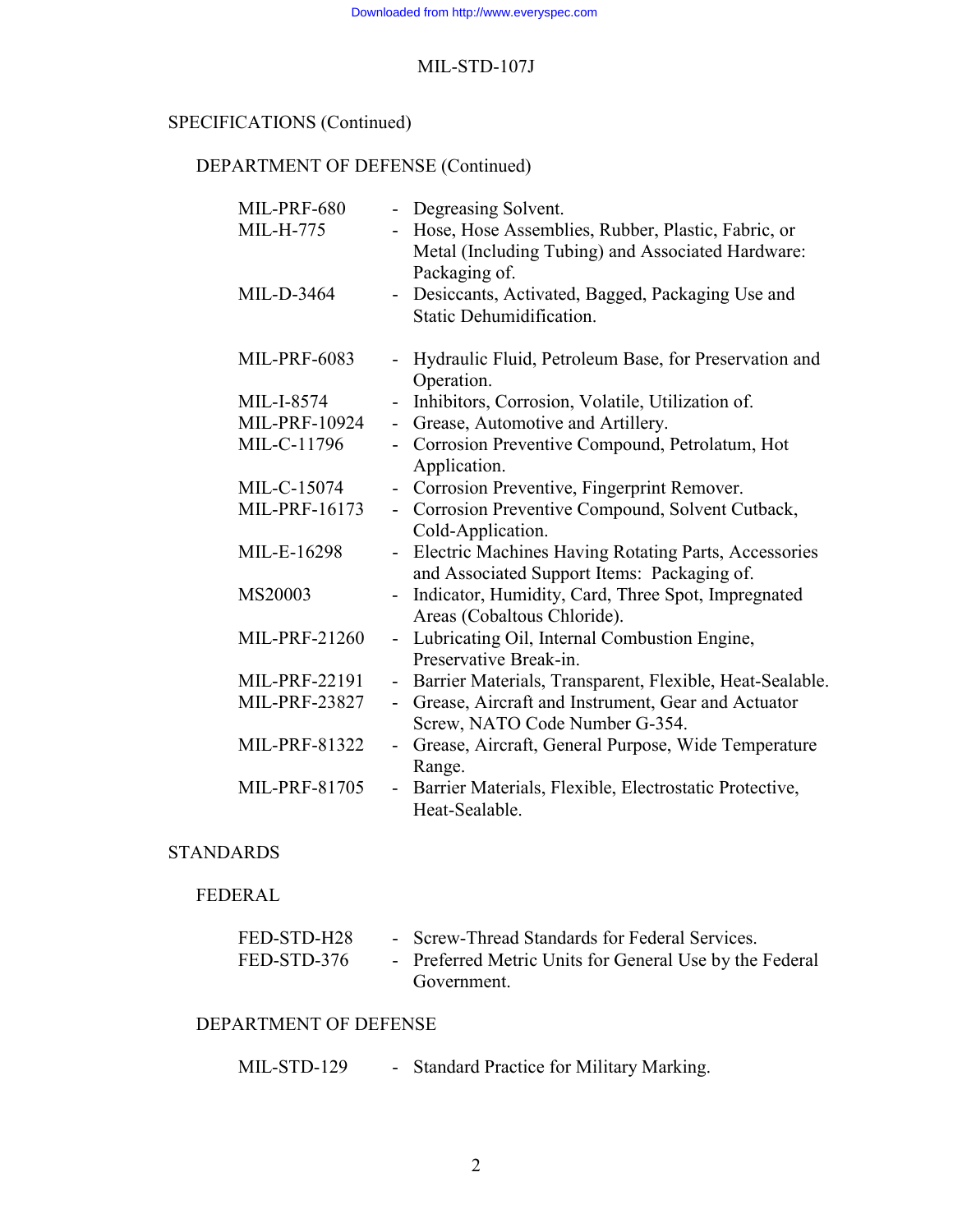#### STANDARDS (Continued)

#### DEPARTMENT OF DEFENSE (Continued)

| MIL-STD-1686   | - Electrostatic Discharge Control Program for Protection |
|----------------|----------------------------------------------------------|
|                | of Electrical and Electronic Parts, Assemblies and       |
|                | Equipment (Excluding Electrically Initiated Explosive)   |
|                | Devices).                                                |
| MIL-STD-2073-1 | - Standard Practice for Military Packaging.              |

#### HANDBOOKS

#### DEPARTMENT OF DEFENSE (Continued)

| MIL-HDBK-701 | - Blocking, Bracing, and Skidding of Industrial Plant   |
|--------------|---------------------------------------------------------|
|              | Equipment for Shipment and Storage.                     |
|              | MIL-HDBK-774 - Palletized Unit Loads.                   |
|              | MIL-HDBK-775 - Foam-In-Place Packaging, Procedures For. |

(Unless otherwise indicated, copies of the above specifications, standards, and handbooks are available from the Standardization Document Order Desk, 700 Robbins Avenue, Building 4D, Philadelphia, PA 19111-5094. Electronic copies of military and federal specifications, standards, and handbooks may be obtained from http://astimage.daps.dla.mil/quicksearch/.)

2.2.2 Other Government documents and publications. The following other Government documents and publications form a part of this document to the extent specified herein. Unless otherwise specified, the issues are those cited in the solicitation.

CODE OF FEDERAL REGULATIONS (CFR)

| 23 CFR        | - Highways.                  |
|---------------|------------------------------|
| <b>29 CFR</b> | - Labor.                     |
| 40 CFR        | - Protection of Environment. |
| 49 CFR        | - Transportation.            |

(Application for copies should be addressed to the Superintendent of Documents, P.O. Box 371954, Pittsburgh, PA 15250-7954. Electronic copies of CFR documents may be obtained from http://www.access.gpo.gov/.)

#### DoD REGULATIONS

| DOD 4145.19-R-1 | - Storage and Materials Handling. |
|-----------------|-----------------------------------|
|-----------------|-----------------------------------|

#### JOINT MILITARY

 DLAR 4500.25/AR 70-44/ - DoD Engineering for Transportability. OPNAVINST 4600.22/ AFR 80-18/MCO 4610.14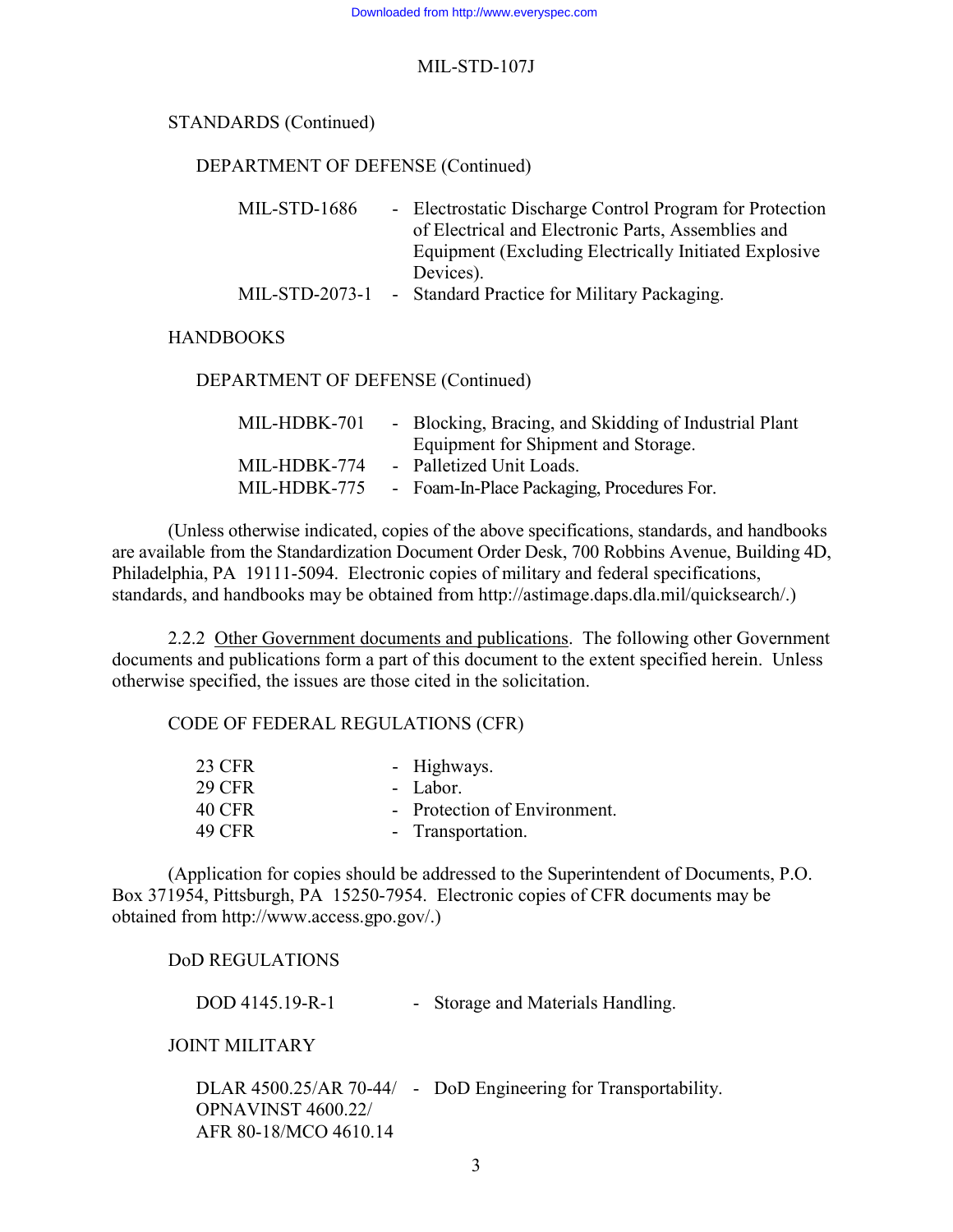(DoD regulations and joint military publications required by the contractors in connection with specific procurement functions should be obtained from the procuring activity or as directed by the contracting office.)

PURCHASE DESCRIPTION

ATPD 2232 - Engines: Preparation for Shipment and Storage of.

(Application for copies should be addressed to the U.S. Army Tank-Automotive and Armaments Command, ATTN: AMSTA-TR-E/BLUE, Warren, MI 48397-5000.)

2.3 Non-government publications. The following documents form a part of this standard to the extent specified herein. Unless otherwise specified, the issues of documents that are DoD adopted are those listed in the issue of the DoDISS cited in the solicitation. Unless otherwise specified, the issues of documents not listed in the DoDISS are the issues of documents cited in the solicitation.

Advanced Information Management (AIM)

| AIM BC1 | - Uniform Symbology Specification - Code 39 |
|---------|---------------------------------------------|
|         | (DoD adopted).                              |

(Application for copies should be addressed to the AIM, 634 Alpha Drive, Pittsburgh, PA 15238. Electronic copies of AIM standards may be obtained from http://www.aimusa.org/.)

AMERICAN SOCIETY FOR TESTING AND MATERIALS (ASTM)

| ASTM D 295            | - Standard Test Methods for Varnished Cotton Fabrics<br>Used for Electrical Insulation (DoD adopted). |
|-----------------------|-------------------------------------------------------------------------------------------------------|
| ASTMD 3951            | - Standard Practice for Commercial Packaging                                                          |
|                       | (DoD adopted).                                                                                        |
| ASTMD 3953            | - Standard Specification for Strapping, Flat Steel and<br>Seals (DoD adopted).                        |
| ASTMD 3955            | - Standard Specification for Electrical Insulating                                                    |
|                       | Varnishes.                                                                                            |
| ASTM D 4675           | - Standard Guide for Selection and Use of Flat Strapping                                              |
|                       | Materials (DoD adopted).                                                                              |
| ASTM D 4727/D 4727M - | Standard Specification for Corrugated and Solid                                                       |
|                       | Fiberboard Sheet Stock (Container Grade) and Cut                                                      |
|                       | Shapes (DoD adopted).                                                                                 |
| ASTM D 5486/D 5486M - | Standard Specification for Pressure-Sensitive Tape for                                                |
|                       | Packaging, Box Closure, and Sealing (DoD adopted).                                                    |
|                       |                                                                                                       |

(Application for copies should be addressed to the American Society for Testing and Materials, 100 Barr Harbor Drive, West Conshohocken, PA 19428-2959. Electronic copies of ASTM standards may be obtained from http://www.astm.org/.)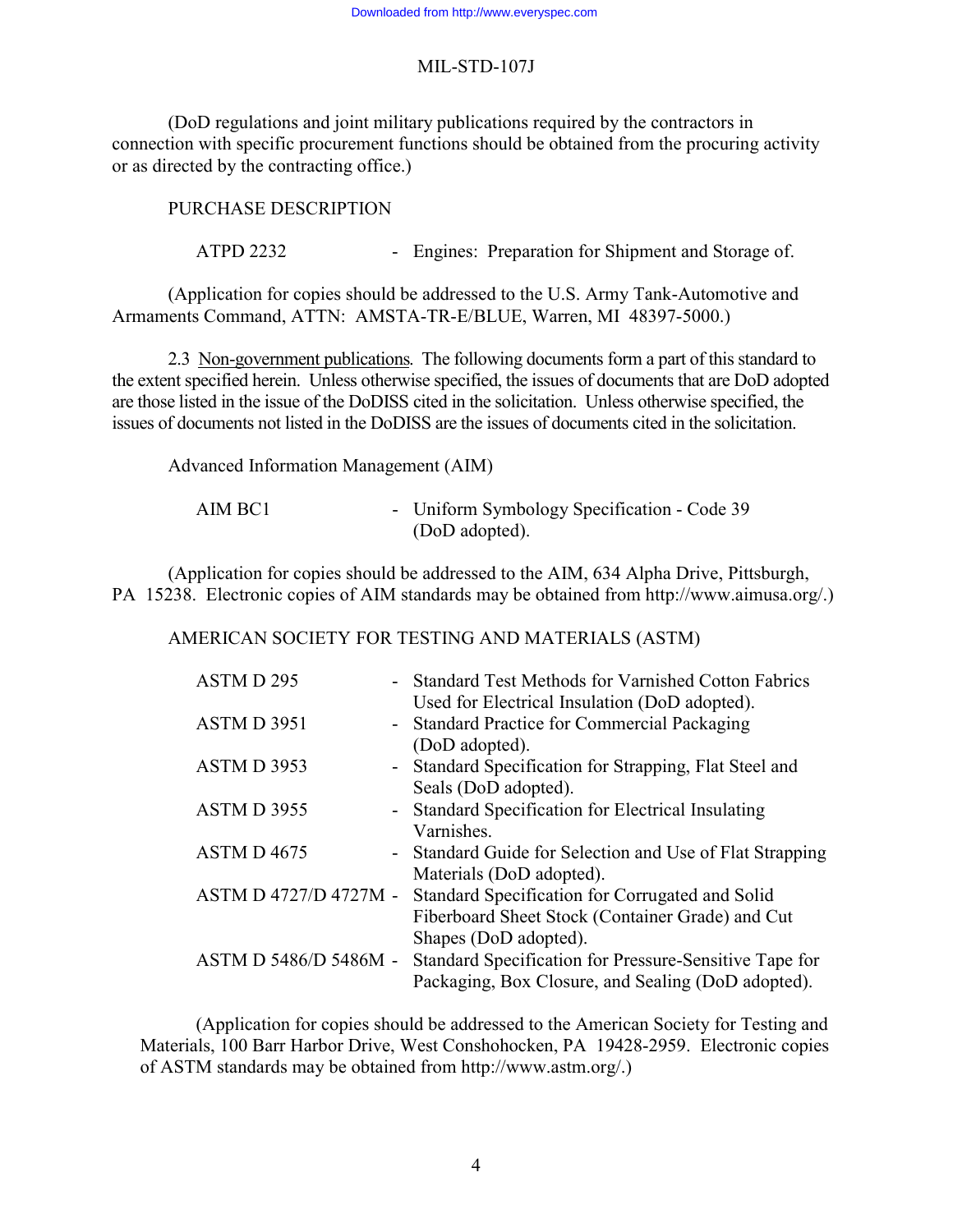#### NATIONAL AEROSPACE STANDARDS (NAS)

NAS 847 - Caps and Plugs, Protective, Dust and Moisture Seal (DoD adopted).

(Application for copies should be addressed to the Aerospace Industries Association of America, 1250 Eye Street, NW, Suite 1200, Washington, DC 20005-3924. Electronic copies of NAS standards may be obtained from http://www.aia-aerospace.org/.)

2.4 Order of precedence. In the event of a conflict between the text of this standard and the references cited herein, the text of this standard takes precedence. Nothing in this standard, however, supersedes applicable laws and regulations unless a specific exemption has been obtained.

#### 3. DEFINITIONS

3.1 Adjacent storage. Adjacent storage is defined as storage in the vicinity of the premises of the last user.

3.2 Cleaning. Cleaning is defined as the removal of acidity, alkali, rust, dirt, sludge, chips, scale and other harmful foreign matter from the internal and external surfaces of IPE.

3.3 Commercial packaging. Commercial packaging is defined as packaging currently utilized and deemed acceptable by the IPE industry and meeting the requirements of ASTM D 3951.

3.4 Compressed air, moisture free. Compressed air, moisture free, is defined as air with a moisture content of 5 percent or less.

3.5 Container. A container is defined as any box, crate, drum, or container used for the protection of IPE from physical and mechanical damage during shipment and storage.

3.6 Controlled humidity storage. Controlled humidity storage is defined as storage in an area with humidity control sufficient to prevent deterioration of stored equipment caused by moisture and other environmental conditions.

3.7 Critical items. Critical items are defined as one of the following:

(1) Critical chemical items. Critical chemical items are items of such a nature that any degree of deterioration (in the form of corrosion, stain, scale, mold, fungi, bacteria, etc.) will result in premature failure or malfunction of the item.

(2) Critical physical items. Critical physical items are items of such a nature that the slight degree of physical action on the item or any of their integral surfaces, renders them unfit for use. This includes items having a surface finish of 32 micro inches maximum roughness average (RH) or less and which require a high degree of cleanliness and freedom from contamination as well as those requiring special protection against shock, vibration, abrasion, and deterioration damage.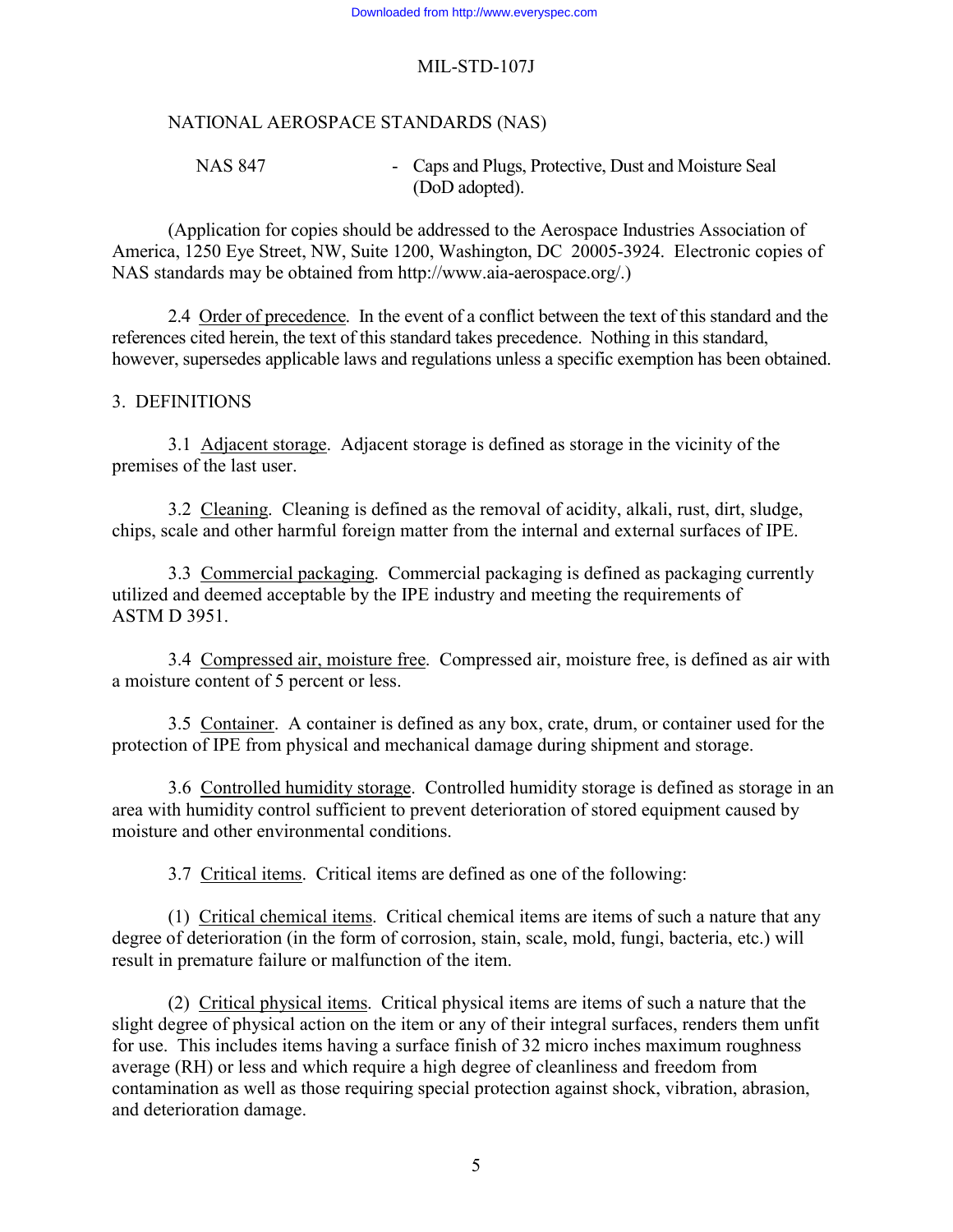3.8 Cube. A cube is defined as the volume of space occupied by the unit under consideration computed by multiplying overall exterior length, width, and height. For shipping purposes, a cube is expressed to the nearest tenth of a cubic foot.

3.9 Disassembly. Disassembly is defined as the removal of major components and assemblies from IPE to facilitate inspection, cleaning, drying, preservation, and shipment.

3.10 Documentation. Documentation is defined as packing lists, inspection and test reports, operation and installation instructions, historical records, diagrams, and utility connections, photographs, manufacturing procedures, and any other technical data utilized in the operation or maintenance of IPE.

3.11 Electrostatic discharge (ESD). ESD is defined as the transfer of electrostatic charge between bodies at different electrostatic potentials caused by direct contact or induced by an electrostatic field.

3.12 Inch-pound units. Inch-pound units are a system of measures based on the yard and pound commonly used in the United States of America and defined by the National Institute of Standards and Technology.

3.13 Industrial plant equipment (IPE). IPE is defined as equipment used for the purpose of cutting, grinding, shaping, forming, heating or otherwise altering the physical, electrical or chemical properties of materials and having an acquisition cost of \$5,000 or more.

3.14 Levels of protection. A means of specifying the level of military preservation and packing that a given item requires to ensure that it is not degraded during shipment and storage. Specific levels of protection are as follow:

a. Military level of preservation. Preservation designed to protect an item during shipment, handling, indeterminate storage, and distribution to consignees worldwide.

b. Military levels of packing.

(1) Level A. Protection required to meet the most severe worldwide shipment, handling and storage conditions. A Level A pack must, in tandem with the applied preservation, be capable of protecting material from the effects of direct exposure to extremes of climate, terrain, and operational and transportation environments. Examples of situations which indicate a need for use of a Level A pack are: War Reserve Material, mobilization, strategic and theater deployment and employment, open storage, and deck loading. Examples of containers used for Level A packing requirements include, but are not limited to, overseas type wood boxes and plastic and metal reusable containers.

(2) Level B. Protection required to meet moderate worldwide shipment, handling and storage conditions. A Level B pack must, in tandem with applied preservation, be capable of protecting material not directly exposed to extremes of climate, terrain, and operational and transportation environments. Examples of situations which indicate a need for use of a Level B pack are: security assistance (for example, Foreign Military Sales (FMS) and containerized overseas shipments. Examples of containers used for Level B packing requirements include, but

6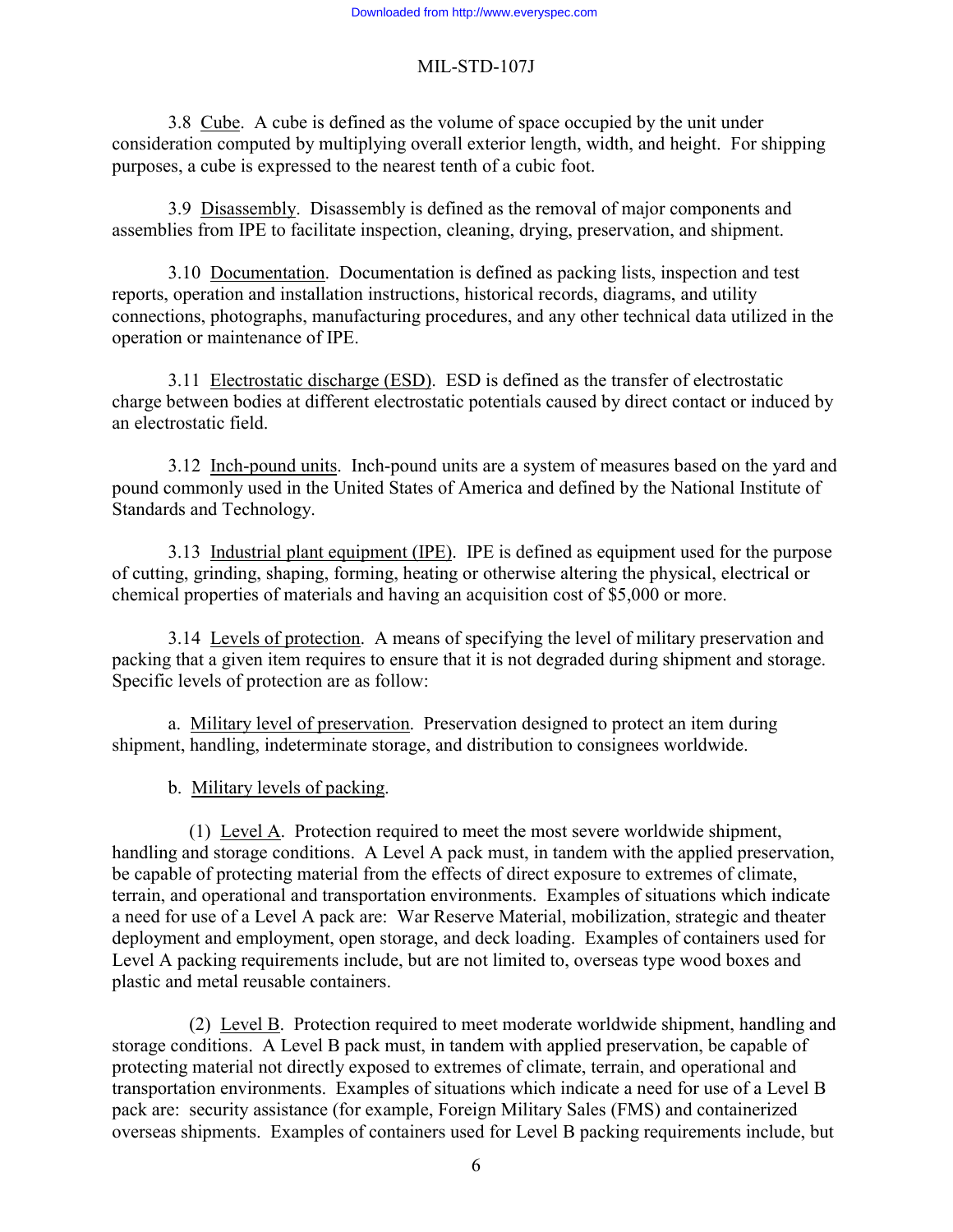are not limited to, domestic wood crates, weather-resistant fiberboard containers, fast pack containers, weather-resistant fiber drums, and weather-resistant paper and multi-wall shipping sacks. Items previously prepared to a higher level will not be reworked to conform to any lower level specified in the shipping document(s), except for air shipment. Items previously prepared at a lower level will be reprocessed to conform to any higher level(s) specified in the shipping document.

3.14.1 Military protection. Military protection is designed to provide maximum protection of IPE during shipping, handling and storage. Military protection is a non-controlled storage environment for a minimum of 12 months or overseas shipments in all climatic conditions for a minimum of 12 months. This level of protection is adequate for IPE designed Military Support Items (MSI).

 3.14.2 Minimal protection. Minimal protection, as defined by ASTM D 3951, is designed to provide minimal protection of IPE during shipping, handling, and storage. IPE processed at this level is shipped and handled under cover, and stored in a controlled humidity environment for a maximum of 18 months. This protection is adequate for routine domestic shipping from user to user, plant equipment packaging, user to Department of Defense Industrial Reserve or manufacturer to user.

3.15 Marking IPE. Marking IPE is defined as the application of numbers, letters, labels, tags, symbols, or colors for handling or identification of IPE during shipment and/or storage.

3.16 Metric units. Metric units are a system of measures defined by the International System of Units (SI) of the International Bureau of Weights and Measures.

3.17 Measurement system. A measurement system is defined as a system in which all measurements, dimensions, sizes, and capacities are depicted in inch-pound units. The measurements may be converted to metric units through the use of the conversion factors and methods specified in FED-STD-376.

3.18 Computer numeric control (CNC). Computer numeric control (CNC) is defined as an automated means for IPE to interpret pre-recorded alpha-numeric coded instructions for directing the operation(s) of a machine or process.

3.19 Packaging. Packaging is defined as the processes and procedures used to protect equipment and material from deterioration, damage or both. Packaging encompasses cleaning, drying, preserving, packing, marking, and unitization.

3.20 Packing. Packing is defined as the assembly of IPE into a unit package, intermediate package, or exterior package with the necessary blocking, bracing, cushioning, weatherproofing, reinforcing, and marking.

3.21 Packing list. A packing list is defined as a printed listing of IPE on DD Form 1750, packed into a container on a pallet or on a skid. DD Form 1149, DD Form 1342, or instruction sheets may be used as packing lists for IPE.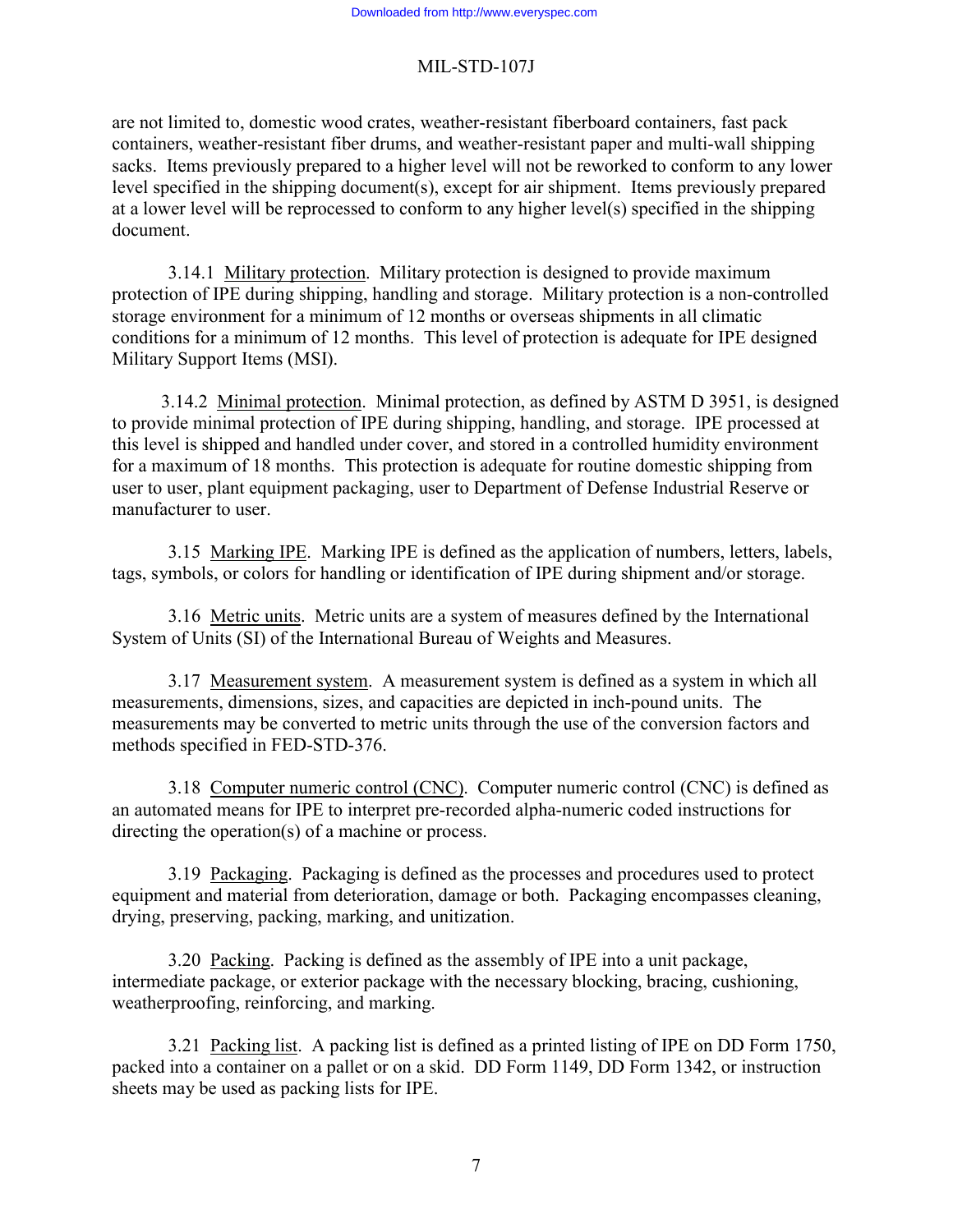3.22 Plant equipment package. Plant equipment package is defined as a complement of Government-owned IPE stored as an entity at a planned production site or a designated packaging area.

3.23 Polychlorinated biphenyl (PCB). PCB is defined as any chemical substance (or any combination of substances) that is limited to the Biphenyl molecule that has been chlorinated to varying degrees.

3.24 Preservation. Preservation is defined as the utilization of protective measures (cleaning, drying, applying preservative materials, or using barrier materials, cushioning materials, and containers) for IPE.

3.25 Storage-in-place. Storage-in-place is defined as storage of IPE in its original operating position.

3.26 Storage, non-humidity controlled. Non-humidity controlled storage is defined as storage in an area with no provision for the control of humidity, such as warehouses, open or exposed areas and unimproved facilities.

3.27 Storage-on-site. Storage-on-site is defined as storage on the premises of the user.

3.28 Shrouding. Shrouding is defined as a protective cover of flexible material used to repel moisture from the top and sides of an item.

3.29 Unitization. Unitization is defined as the assembly of one or more items of IPE into a single load, effectively allowing the distribution system to manage the load as a single unit.

3.30 User. A user is defined as a government activity or contractor operating or proposing to operate IPE.

#### 4. GENERAL REQUIREMENTS

4.1 Protection. All IPE shall be cleaned, dried, preserved, and packaged in accordance with the general requirements of paragraphs 4.2 through 4.17 and section 5 for the particular level of protection specified.

4.2 Disassembly and matchmarking. IPE shall be disassembled only to the extent necessary to permit adequate processing of the equipment. Electrical lines, tubing, piping, and related parts requiring disconnection, regardless of the size, shall be disconnected at the terminals or junctions. Under no circumstances shall disconnection be made by cutting. Terminals or junctions shall be clearly matchmarked to facilitate proper reconnection. Disassembly shall be performed in accordance with the manufacturers' instructions.

4.3 Processing facilities. Processing of IPE shall be accomplished within facilities that are weatherproof and dust-free. The processing area shall be temperature controlled and equipped with an adequate amount of processing equipment such as spray booths, preservative tanks, solvent tanks, drying ovens, and compressed moisture-free dry air. Protective equipment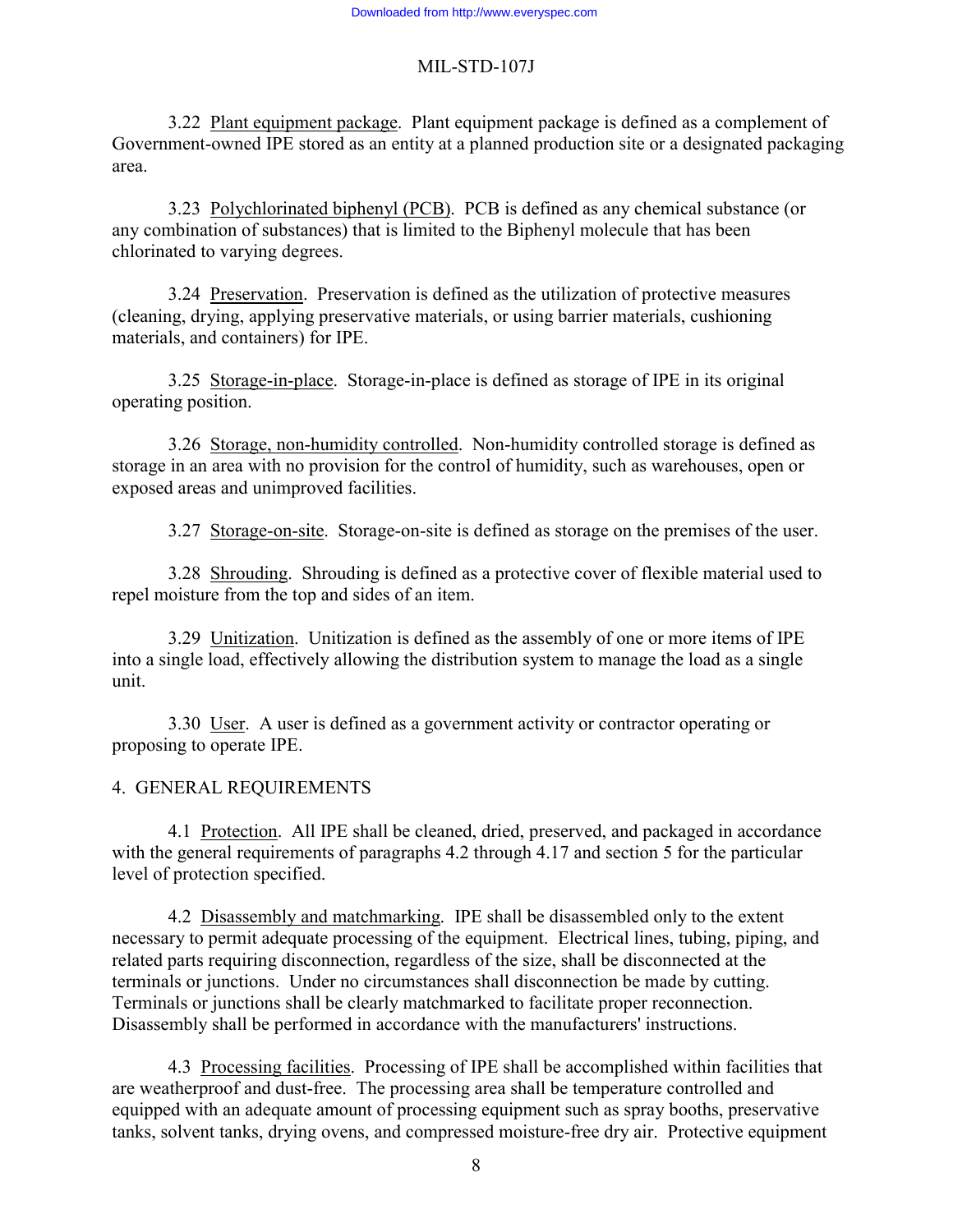such as aprons, gloves, breather masks, showers, and any other equipment deemed necessary to protect the processing personnel shall be utilized, as necessary.

4.4 Materials. Materials used for processing IPE shall be as specified herein or as specified in referenced specifications.

4.5 Cleaning. Thorough cleaning and drying shall be completed prior to the application of preservatives by any suitable means that will not damage the machine in any manner. All harmful foreign materials and contamination shall be removed (i.e. rust, sludge, chips, alkali, acidity, grease, etc.). Cleaning, drying, fingerprint removal, and the application of preservatives shall comprise an uninterrupted series of operations holding the total elapsed time to an absolute minimum. If periods of interruption are necessary, temporary wraps, covers, or enclosures shall be utilized to insure against contamination or deterioration of the item. The cleaning solution used for final wipe shall contain cleaning solvent conforming to type II of MIL-PRF-680 and mixed with 5 percent of preservative oil conforming to the Society of Automotive Engineers (SAE) viscosity grade 30 and MIL-PRF-21260. Items having irregular surfaces, crevices, undercuts, or pockets, shall be cleaned by brushing, wiping, or applying moisture-free compressed air. Exposed gears, precision bearings, electrical and electronic systems, motors, gauges, meters, timing devices, non-metallic units, and items containing organic materials shall be covered with a barrier material conforming to type II of MIL-PRF-22191 prior to the application of any solvents.

4.5.1 Processing IPE for shipment to a rebuild facility. When IPE is shipped to a rebuild facility, the shipping activity shall process the item only to the extent necessary to ensure the item reaches its destination without deterioration and damage. The process used shall be capable of protecting the item for a minimum of 180 days. The receiving activity shall certify that the item will be rebuilt within 180 days. If the time for processing the item exceeds 180 days, the item shall be stored in a controlled humidity warehouse or processed in accordance with paragraphs 4.5.1.1 through 4.5.1.4 herein. Regardless of the procedures used for processing, paragraph 4.13 herein shall always apply.

4.5.1.1 Interim storage cleaning. Interim storage is defined as the time period following shutdown maintenance and prior to long-term storage. Grease, grit, chips, spent coolant, fingerprints and other acidic and alkali residue shall be removed prior to interim storage.

4.5.1.2 Production phase-down. When production is phasing down, the using activity, contractor, maintenance activity, or government activity shall evaluate the production capability of each item of IPE. The production capability, operating capability or condition code of the item shall be based on its general utilization purpose. Both static and dynamic analytical testing shall be performed to ensure that the item is functioning within its specified parameters. In addition to condition coding, unusual circumstances such as missing parts, defective components, and erratic operations shall be noted. This data shall be provided as backup for the permanent record on DD Form 1342, and shall be maintained by the appointed activity.

4.5.1.3 Shutdown maintenance procedures. Shutdown maintenance procedures shall begin as soon as the IPE becomes idle. Every effort shall be directed toward initiating these progressive maintenance actions within a maximum period of 48 hours. These procedures shall represent the minimum cleaning, drying, and preservation operation to be performed on the IPE.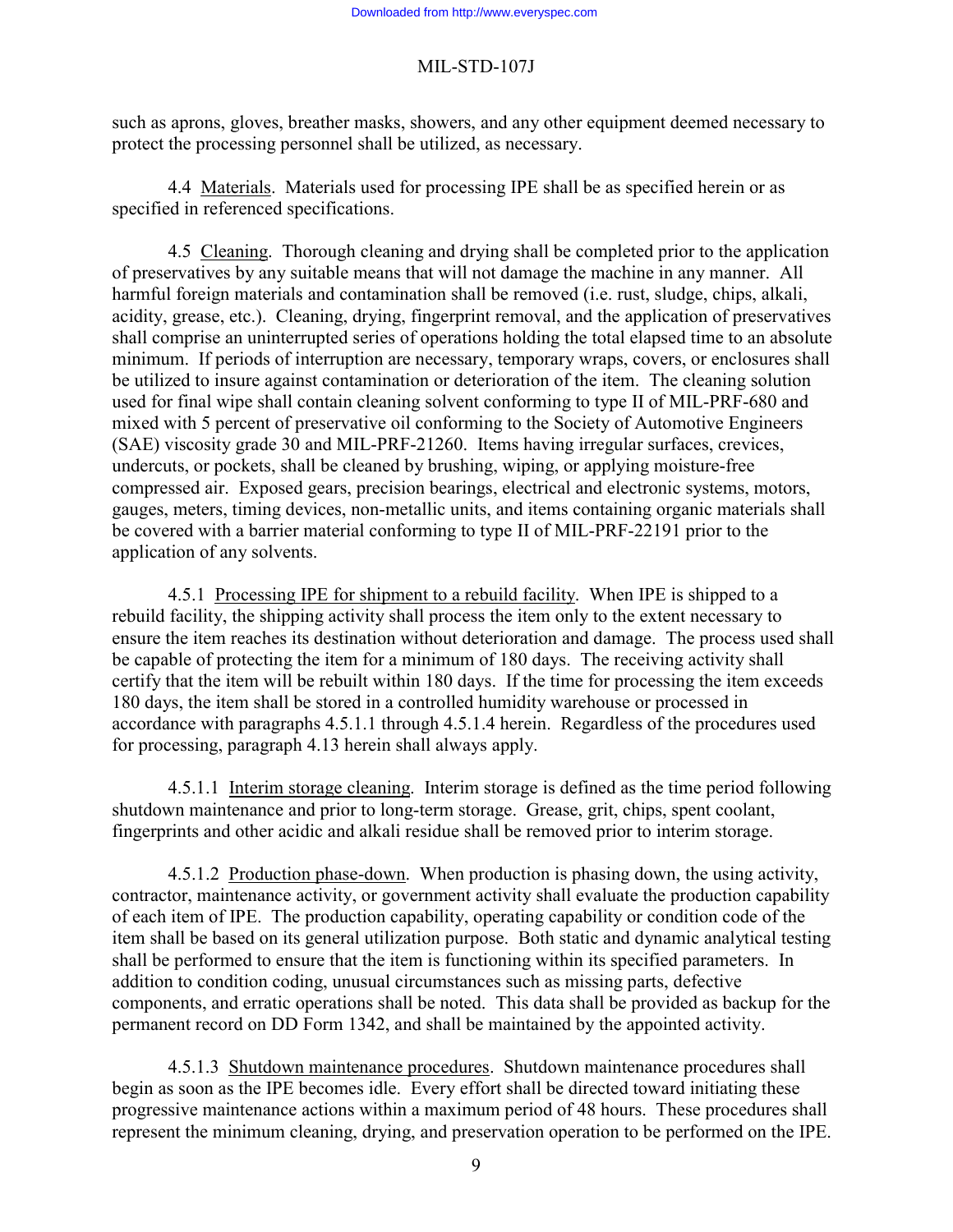These procedures shall not release the contractor of any responsibility for disassembly and meeting the minimum requirements for long-term storage. To ensure thorough cleaning of the items, varying degrees of disassembly are mandatory. In normal atmospheric conditions, these procedures shall provide interim protection for 180 days. After 180 days, the equipment shall require additional cleaning and preservation in accordance with sections 4 and 5 herein.

4.5.1.4 Interim storage. After the IPE has been cleaned and preserved, all items shall be placed in interim storage to prevent deterioration. A protective dust shield or cover shall be provided for each machine. Dust shields shall be manufactured from waterproof barrier material conforming to type I of MIL-PRF-22191 or class E-2 of PPP-B-1055. Electrical and electronic equipment shall be enclosed in barrier material conforming to type I, class II of MIL-PRF-81705 or approved commercial material.

4.6 Fingerprint removal. After cleaning and drying and prior to the application of preservatives, surfaces shall be treated for the removal of fingerprints and other perspiration residues utilizing a compound conforming to MIL-C-15074.

4.7 Health and safety standards. All processes specified herein shall be in accordance with part 1910 of Title 29 CFR. Phosphate acid, dry cleaning solvents, paint thinners, trichloroethene (methyl chloroform technical), and other materials specified herein may be harmful. These materials demand special care due to toxic vapor emission and may cause injury to the lungs, eyes, and skin.

4.8 Preservation of surfaces. Preservatives shall be applied to interior and exterior surfaces by methods specified in MIL-STD-2073-1.

4.8.1 Preservation of painted surfaces. Where an excessive amount of paint is missing or there is damage to exterior surfaces, the item shall be touched-up or repainted to prevent deterioration of the surfaces. The color and workmanship of the paint application shall be such that the appearance of the machine is enhanced as much as practical. The choice between touchup and complete repainting shall be made primarily on the basis of economy.

4.8.2 Preservation of unpainted surfaces. A preservative compound shall be applied to clean interior and exterior unpainted surfaces in accordance MIL-STD-2073-1. The preservative compound shall conform to the specified class and grade of MIL-PRF-16173. Care shall be taken to preserve only the required surfaces with minimum overlap on the adjacent painted surfaces.

4.9 Maintenance of preservative film. Caution shall be exercised to prevent preservatives from being rubbed off after application. When blocking and bracing comes in contact with a preserved area, greaseproof paper conforming to type I, grade A of MIL-PRF-121 shall be inserted with a double fold at the points of contact. The barrier material shall extend approximately one-half inch beyond the edge of the blocking material. Barrier materials shall be secured in place with tape conforming to ASTM D 5486/D 5486M.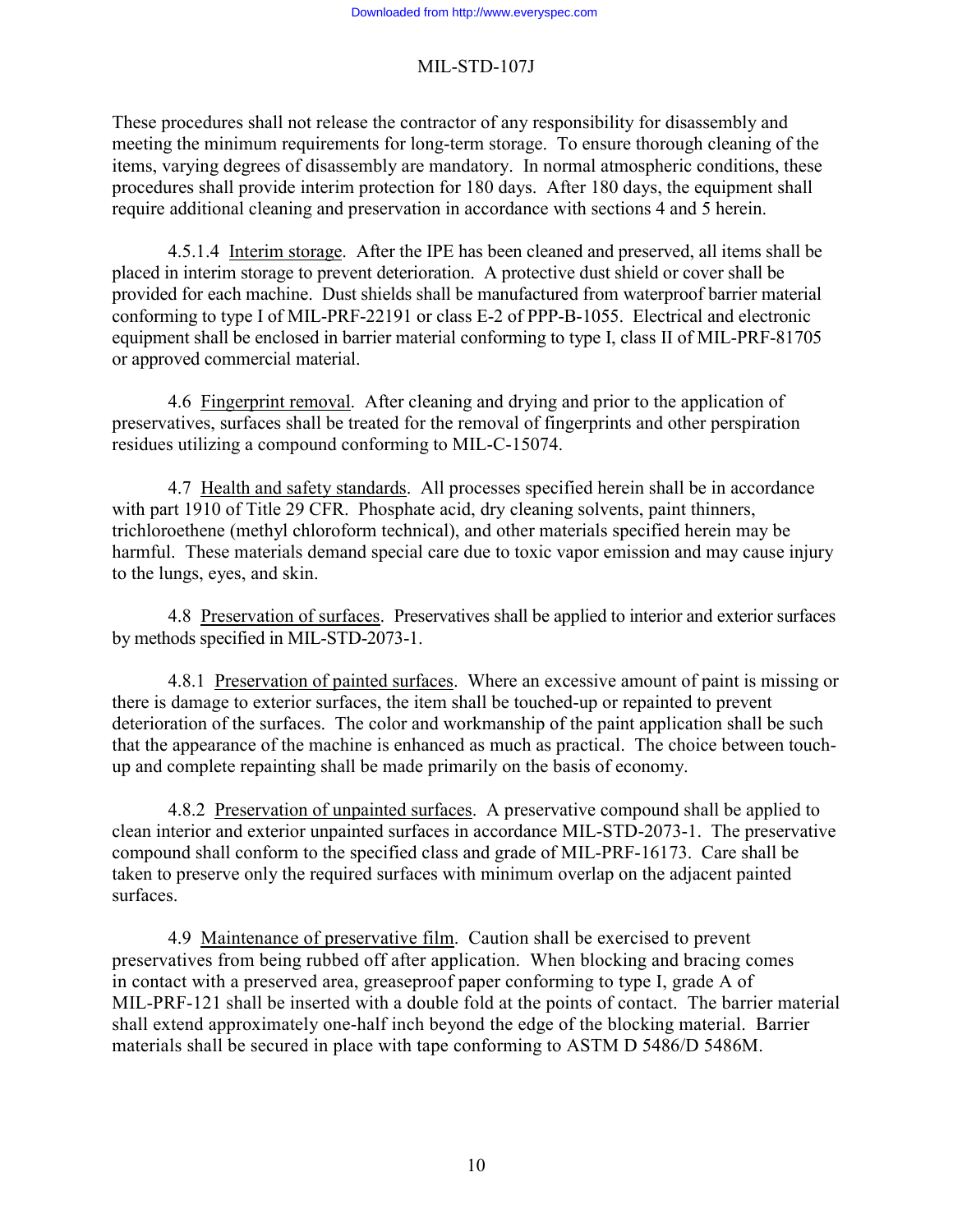4.10 Weatherproofing. IPE processed for overseas shipment shall be protected from dirt, moisture, saltwater, salt-air, and other harmful foreign material by a weatherproof enclosure with desiccant conforming to MIL-D-3464. Weatherproof barrier material shall be provided in the form of a case liner, crate liner, shroud or wrap fabricated from barrier material conforming to PPP-B-1055, MIL-PRF-22191, or MIL-PRF-121. The enclosed equipment shall be provided with a humidity indicator device conforming to MS20003.

4.11 Foam in-place packaging procedures. Foam in-place packaging procedures for IPE, accessories, and component parts shall reference MIL-HDBK-775.

4.12 Technical data. Technical data, including photographs, installation and foundation drawings, manufacturers' parts and operations manuals, and any other data relevant to operation and maintenance of the IPE shall be assembled and packed in accordance with method 33 of MIL-STD-2073-1. The package shall be protected against puncture and abrasion, sealed with tape conforming to ASTM D 5486/D 5486M, and clearly marked "TECHNICAL DATA" in bold, black letters. The package shall be placed inside a storage compartment of the IPE.

4.13 Hazardous contaminants. IPE and all associated components, parts, and attachments shall be purged of hazardous contaminants before movement by the activity responsible for shipment or storage. Hazardous contaminants include polychlorinated biphenyls (PCBs), asbestos, and radioactive, corrosive, or toxic materials. Unless more stringent state or local standards apply, PCB content of fluids in machinery shall not exceed the limits specified in part 761 of Title 40 CFR. All IPE shall be tested and certified to meet the requirements of part 761 of Title 40 CFR before storage or shipment.

4.14 Palletizing and skidding. IPE prepared for shipment or placed in storage (except standby-in-place) shall be either palletized or skidded in accordance with MIL-HDBK-774 or MIL-HDBK-701, as applicable. DoD reusable skids shall be returned to a Defense Supply Center directorate of IPE operations in accordance with MIL-HDBK-701.

4.15 Processing items for disposal. IPE prepared for disposal shall be afforded only the minimum preservation and packing necessary to retain the item in the condition existing at the time disposition action was determined.

4.16 Caution tag. A waterproof caution tag shall be affixed to the IPE. The tag shall state: MACHINE HAS BEEN PRESERVED FOR SHIPMENT AND/OR STORAGE. ALL LUBRICANTS HAVE BEEN DRAINED FROM THIS UNIT. DO NOT ATTEMPT TO OPERATE UNTIL LUBRICANTS HAVE BEEN REPLACED. BEFORE PUTTING MACHINE INTO OPERATION, SERVICE ALL RESERVOIR AND LUBRICATING SYSTEMS. Other applicable caution tags (HANDLE WITH CARE, METHOD II PACKAGE, CAUTION-SENSITIVE ELECTRONIC DEVICES-DO NOT SHIP OR STORE NEAR STRONG ELECTROSTATIC OR ELECTROMAGNETIC FIELDS, etc.) shall be affixed as necessary.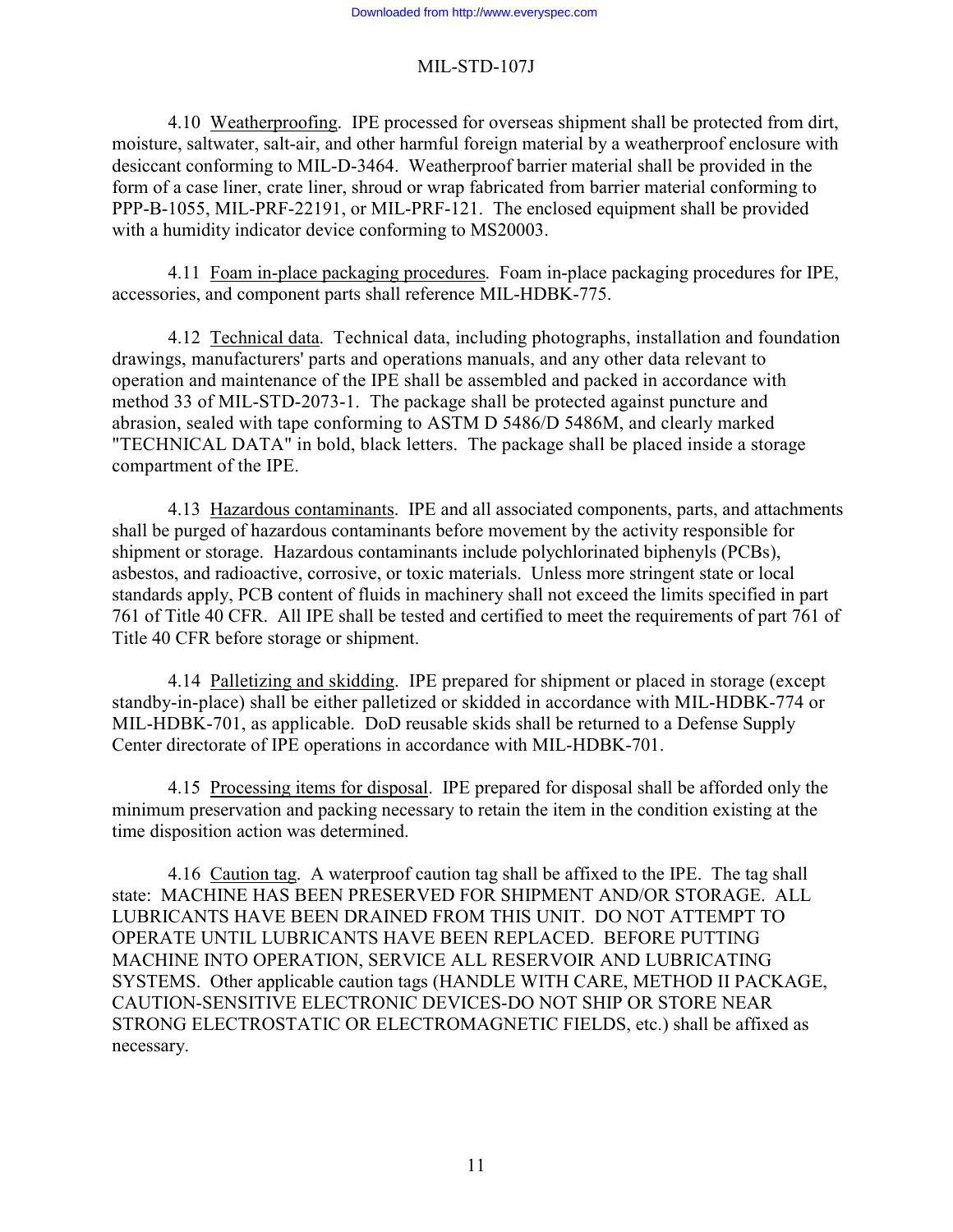4.17 Waiver of preservation, packing, and marking procedures. All preservation, packing and marking requirements shall be in accordance with MIL-STD-2073-1 and this standard. Any request for deviation from or waiver of these requirements and procedures shall be made in writing to the packaging management section within a service's responsible inventory control point (ICP). If a DLA managed item is involved, write to the Defense Supply Center Richmond, ATTN: DSCR-VBD, 8000 Jefferson Davis Highway, Richmond, VA 23297-5610.

### 5. DETAILED REQUIREMENTS

5.1 Military level of preservation. IPE shall be preserved in accordance with ASTM D 3951, section 4 and paragraphs 5.1.1 through 5.1.32 of section 5. All cleaning and drying shall be accomplished immediately following shutdown in accordance with 4.5.

5.1.1 Exterior surfaces. Prior to cleaning, accessories and attachments such as chucks, face plates, tool holders, jigs, fixtures, and grinding wheels shall be removed. All exterior surfaces shall be cleaned using cleaning solvent conforming to type II of MIL-PRF-680. After cleaning, all machined surfaces shall be preserved in accordance with MIL-STD-2073-1. Parts shall be submerged or manually rotated as necessary to ensure complete coverage of preservative.

5.1.2 Tables and ball-screw drive mechanisms. Tables, ball-screw mechanisms, and other components moving on roller bearings shall be removed or blocked to prevent damage to these devices. Preloaded bearings shall be relieved, ball-screw driven components shall have the ball nut disconnected, and the complete mechanisms shall be protected to prevent damage during shipping and handling. All required surfaces shall be coated with a preservative compound conforming to grade 2 of MIL-PRF-16173.

5.1.3 Drive belts and pulleys. All drive belts shall be removed from the equipment. The face or grooves of ferrous metal pulleys shall be coated with a preservative compound conforming to grade 2 and grade 4 of MIL-PRF-16173 or approved commercial preservative. Belts that have been removed shall be packed in accordance with method 10 of MIL-STD-2073-1.

5.1.4 Internal mechanisms and systems. All non-electronic and electrical internal mechanisms, except gear cases and hydraulic systems shall be drained and cleaned with a solution consisting of one part preservative oil conforming to viscosity grade SAE 30 of MIL-PRF-21260 and nine parts cleaning solvent conforming to type II of MIL-PRF-680. The reservoir shall be filled with the cleaning solution. The solution shall be circulated with the equipment connected to power and operated at its lowest feeds and speeds. Circulation shall be no longer than necessary to ensure thorough cleaning. The solution shall be drained and the reservoir refilled with preservative oil conforming to viscosity grade SAE 30 of MIL-PRF-21260. The oil shall be circulated to ensure that all parts are coated. The reservoir shall be drained and all openings closed. Very large items of IPE that cannot be economically cleaned and preserved under power and items with internal mechanisms that could become damaged under power shall be flushed with the solutions specified above. When feasible during cleaning and preservation, the item shall be rotated manually to completely coat the internal mechanisms. After the preservation process, the system shall be drained and all openings closed.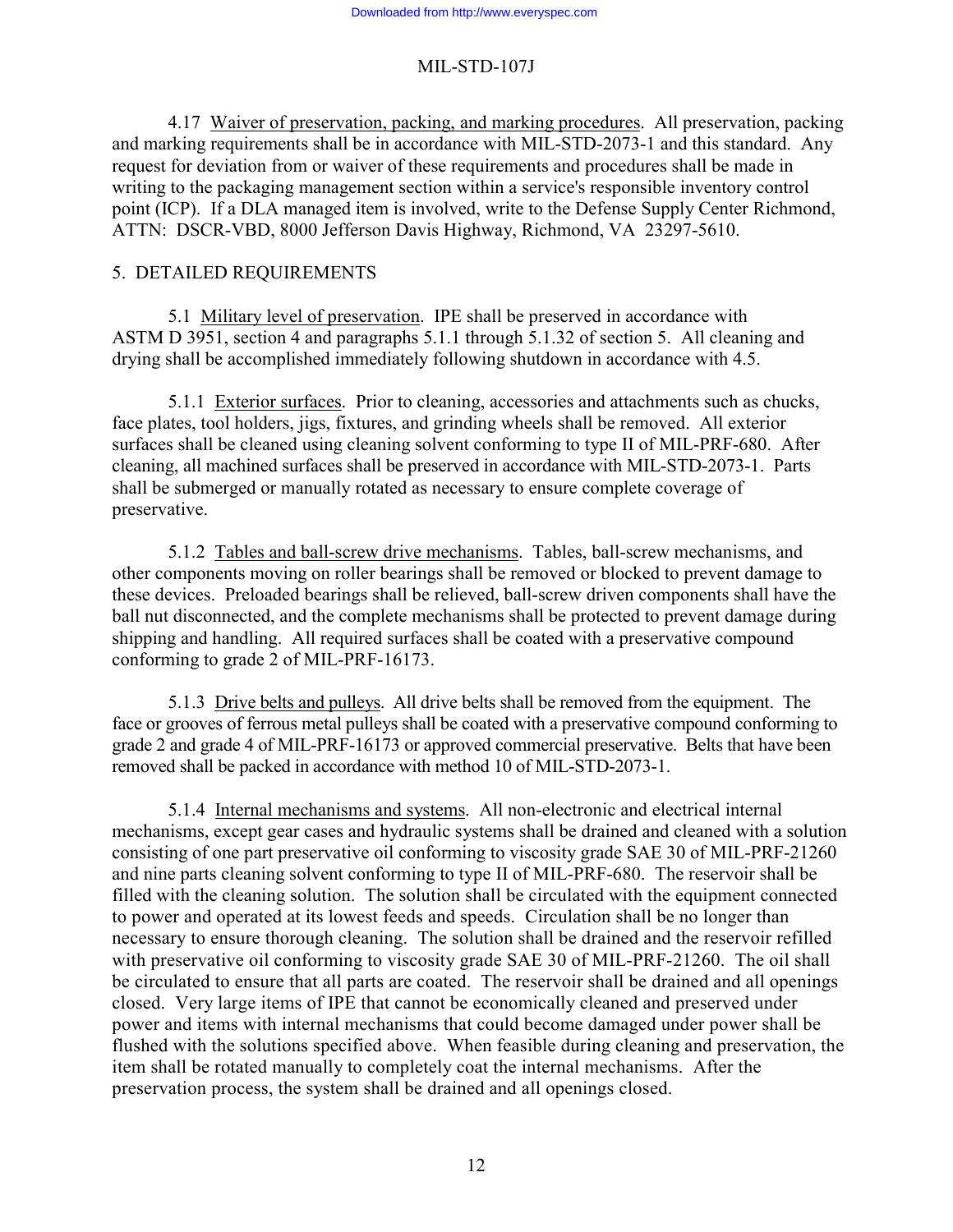5.1.5 Lubrication systems. Lubrication systems shall be drained and filled with preservative oil conforming to viscosity grade SAE 30 of MIL-PRF-21260. The lubrication system shall be flushed and drained and all openings closed.

5.1.6 Gear cases. Gear cases shall be drained and flushed with preservative oil conforming to viscosity grade SAE 30 of MIL-PRF-21260. The gear cases shall be flushed while the machine is operating under power. After the oil has been circulated thoroughly, the oil shall be drained completely. The gear cases shall be refilled with preservative oil conforming to viscosity grade SAE 30 of MIL-PRF-21260. The oil shall be circulated thoroughly, drained completely, and all openings closed. If power operation is not feasible, the gear case shall be flushed manually or with a pump and all openings closed.

5.1.7 Cutting fluid systems. Cutting fluid systems shall be drained and all foreign matter shall be removed. The systems shall be flushed thoroughly with a solution consisting of one part preservative oil conforming to viscosity grade SAE 30 of MIL-PRF-21260 and nine parts cleaning solvent conforming to type II of MIL-PRF-680. The solution shall be circulated thoroughly and drained. The system shall be flushed with preservative oil conforming to grade 3 of MIL-PRF-16173. The system shall be drained and all openings closed.

5.1.8 Hydraulic systems. Hydraulic systems shall be inspected and tested to determine the condition of the reservoir and hydraulic fluid. If the reservoir and hydraulic fluid are clean and uncontaminated and certified to part 761 of Title 40 CFR, then no further processing is required except to fully retract and secure the hydraulic mechanisms, drain the system and close all openings. If the hydraulic system is dirty and/or contaminated with PCBs, the system shall be drained and decontaminated by cycling and flushing with new hydraulic fluid specified in the operator's manual or hydraulic fluid conforming to MIL-PRF-6083 until it meets the requirements of part 761 of Title 40 CFR. After decontamination, the hydraulic system shall be drained and all openings closed.

5.1.9 Water cooling chambers, water jackets, steam lines, and related systems. Cooling chambers and water jackets shall be drained, refilled with clean fresh water, and flushed to remove all corrosion, rust, and harmful foreign matter. The water shall be completely drained from the system and steam lines with moisture-free compressed air. No preservative shall be applied to these systems. All openings shall be closed.

5.1.10 Coolant systems. Coolant systems that require anti-freeze shall be filled to the operating level with 50 percent of anti-freeze conforming to type I or type II of A-A-52624 and 50 percent water. If the system contains a thermostat, the equipment shall operate long enough to allow the thermostat to open to provide for even distribution of the coolant. The equipment shall not be drained and all openings shall be closed. The equipment shall be tagged with the following: NOTE: "THE COOLANT SYSTEM CONTAINS WATER AND ANTI-FREEZE SOLUTION IN EQUAL PARTS. DO NOT DRAIN-CHECK COOLANT LEVEL."

5.1.11 Bearings, general purpose. Bearings that have been removed from operating position for storage purposes shall be individually preserved in accordance with MIL-DTL-197.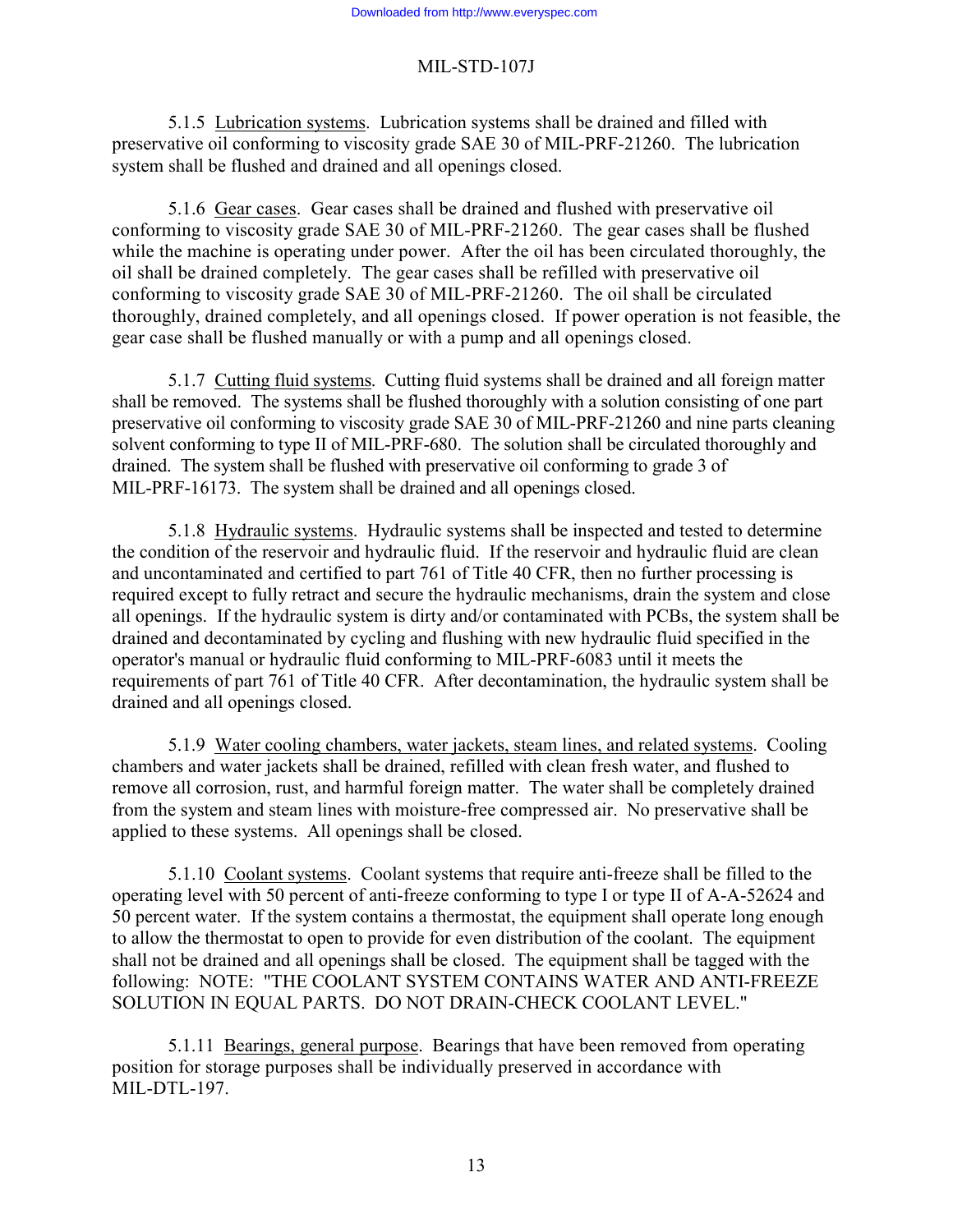5.1.12 Instrument precision bearings. Instrument precision bearings that have been removed for storage shall be cleaned and dried with any suitable process that is not damaging to the item. Bearings shall be coated with a preservative conforming to class 3 of MIL-C-11796. Bearings shall be wrapped in barrier material conforming to MIL-PRF-121, preserved in accordance with method 41 of MIL-STD-2073-1, and placed in a container conforming to Level A packing requirements of MIL-STD-2073-1.

5.1.13 Electrostatic protection. Electrostatic discharge (ESD) sensitive devices as defined by MIL-STD-1686 sha1l be provided ESD protection by properly safeguarding packaging workstations, properly outfitting personnel (i.e., grounding devices, etc.), and using ESD protective packaging materials. The item shall be initially wrapped with ESD protective packaging or cushioning material. The ESD packaging material shall conform to type II of MIL-PRF-81705 or type I, class A, style 2 of MIL-B-117. The wrapped or cushioned items shall be unit packed in heat-sealed bags conforming to type I, class F, style 1 of MIL-B-117 or approved commercial materials.

5.1.14 Electromagnetic protection. Electromagnetic sensitive devices shall be provided electromagnetic protection by enclosing the items in a heat-sealed bag conforming to type I, class F, style 1 of MIL-B-117 or approved commercial materials.

5.1.15 Contact and machined surfaces. Contact and machined surfaces such as machine ways, friction surfaces, gear trains, and adjustment and lead screws shall be coated with a preservative compound conforming to grade 2 and grade 4 of MIL-PRF-16173. Gear trains and lead screws shall be rotated to ensure complete coverage with the preservative.

5.1.16 Non-lubricated internal surfaces. Non-lubricated internal surfaces such as on gears and coolant tanks shall be covered by spraying or fogging with a preservative compound conforming to grade 4 of MIL-PRF-16173.

5.1.17 Repair parts, attachments, and accessories. Repair parts, attachments, and accessories having machined surfaces shall be coated with a preservative compound conforming to grade 2 and grade 4 of MIL-PRF-16173. All preserved parts not attached to the equipment shall be placed in bags manufactured from barrier material conforming to MIL-B-117 or wrapped in barrier material conforming to grade A, type I or II, class 2 of MIL-PRF-121 and secured with waterproof tape conforming to ASTM D 5486/D 5486M. Wrapped items shall be placed in a container conforming to Level A requirements of MIL-STD-2073-1 and identified by nomenclature, part number, and National Stock Number (NSN) on the packing list.

5.1.18 Hose and hose fittings. Hose and hose fittings not installed on the equipment shall be cleaned, dried, and preserved in accordance with Level A requirements of MIL-H-775.

5.1.19 Closure of openings. Small openings, except for vents and louvers installed for ventilation purposes shall be sealed with tape conforming to ASTM D 5486/D 5486M. Large openings shall be covered with waterproof barrier material conforming to class E-l or L-4 of PPP-B-1055 and secured with tape conforming to ASTM D 5486/D 5486M. Very large openings shall be covered with wood, plywood, or sheet metal. Open ends of all pipes shall be plugged with pipe fittings or plastic cap plugs conforming to NAS 847.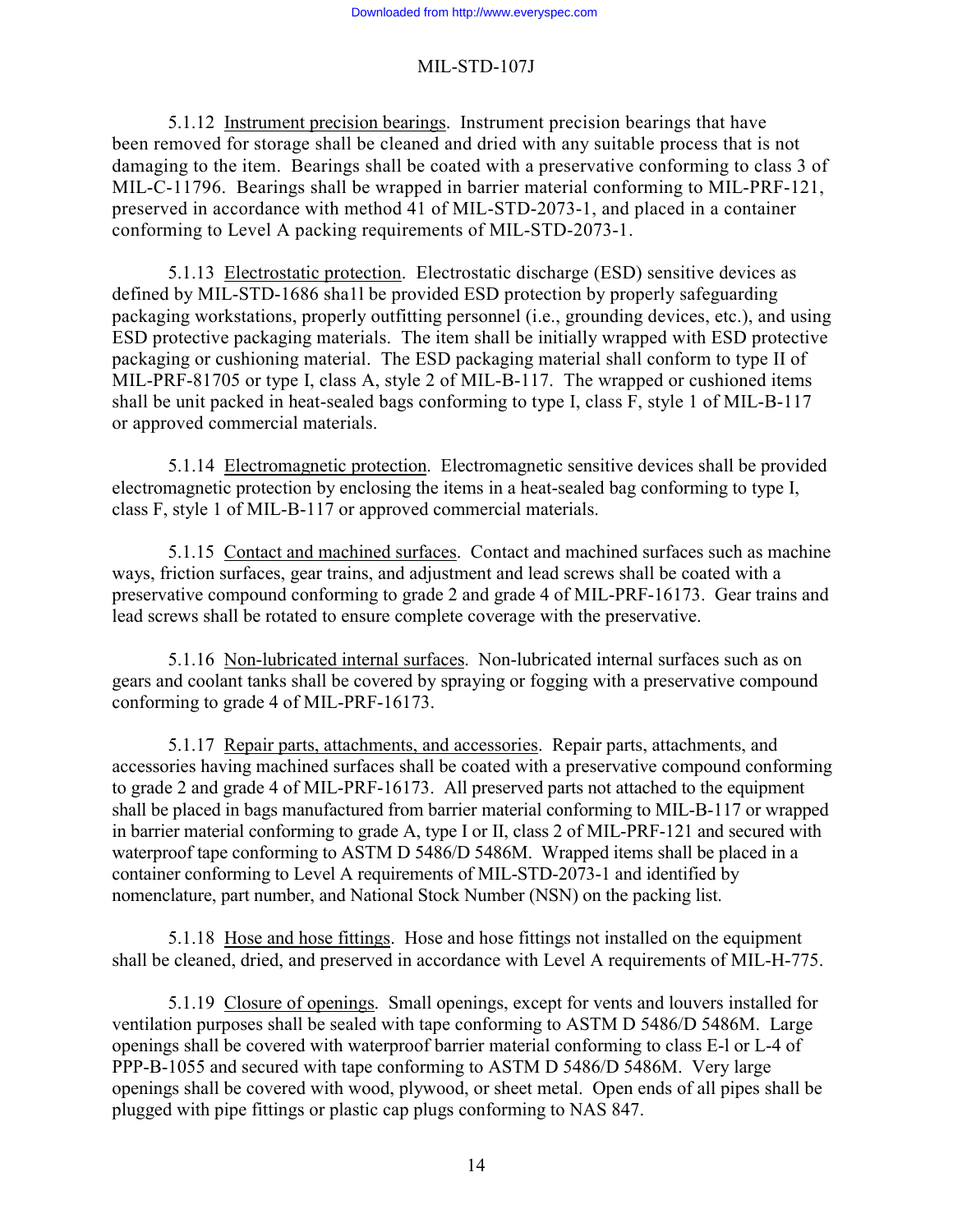5.1.20 Engines, gasoline and diesel. Gasoline and diesel engines shall be preserved in accordance with ATPD 2232.

5.1.21 Air cylinders. Air cylinders shall not be removed from the basic IPE unit. The internal surfaces of the cylinders and the operating mechanisms shall be cleaned, dried, and fogged with preservative oil conforming to viscosity grade SAE 30 of MIL-PRF-21260. Organic packing shall be inspected and replaced if necessary.

5.1.22 Air motors and lines. Interior surfaces of air motors and air lines shall be coated with preservative oil conforming to viscosity grade SAE 30 of MIL-PRF-21260 by injecting the oil into the inlet air stream while operating the motor until the oil appears at the exhaust ports. Air inlets and outlets shall be sealed with plastic cap plugs conforming to NAS 847 or tape conforming to ASTM D 5486/D 5486M.

5.1.23 Organic packing. Organic packing in coolant, lubricant, hydraulic and other liquid carrying systems shall not be removed.

5.1.24 Dial indicators. Dial indicators shall be cushioned with material conforming to A-A-59136. The dial indicators shall be preserved in accordance with method 41 of MIL-STD-2073-1 and placed in a container conforming to Level A packing requirements of MIL-STD-2073-1.

5.1.25 Gauges and measuring instruments. Gauges and measurement instruments shall not be removed from IPE unless they protrude or otherwise are subject to damage. Gauges and instruments (other than dial indicators) including unit gauges, fixture gauges, and other measuring instruments shall be cushioned with barrier material conforming to MIL-PRF-121 and preserved in accordance with method 41 of MIL-STD-2073-1. Gauges and measuring instruments shall be placed in a container conforming to Level A packing requirements of MIL-STD-2073-1.

5.1.26 Loose parts. All loose parts that have been preserved and are not to be reinstalled immediately or retained with the basic unit shall be placed in bags conforming to MIL-B-117 or wrapped in barrier material conforming to type I or II, grade A, class 2 of MIL-PRF-121. Wrapped or bagged parts shall be secured with tape conforming to ASTM D 5486/D 5486M and placed in a container conforming to Level A packing requirements of MIL-STD-2073-1. Volatile corrosion inhibitors shall not be used in any containers unless the containers are sealed.

5.1.27 Tool and tool accessories. Tool and tool accessories shall be cleaned, dried, preserved, and packed in accordance with standard commercial practices. Tools and tool accessories may be packed with volatile corrosion inhibitor material conforming to MIL-I-8574 and placed in sealed containers.

5.1.28 Slides, counterbalances, motors, and hydraulic tables. Slides, counterbalances, motors, hydraulic tables, and other moveable components shall be cleaned, dried, preserved, and securely braced to the machine or removed. Projecting parts difficult to support or protect shall be removed and placed in a container conforming to Level A packing requirements of MIL-STD-2073-1, and if possible, placed on the same skid.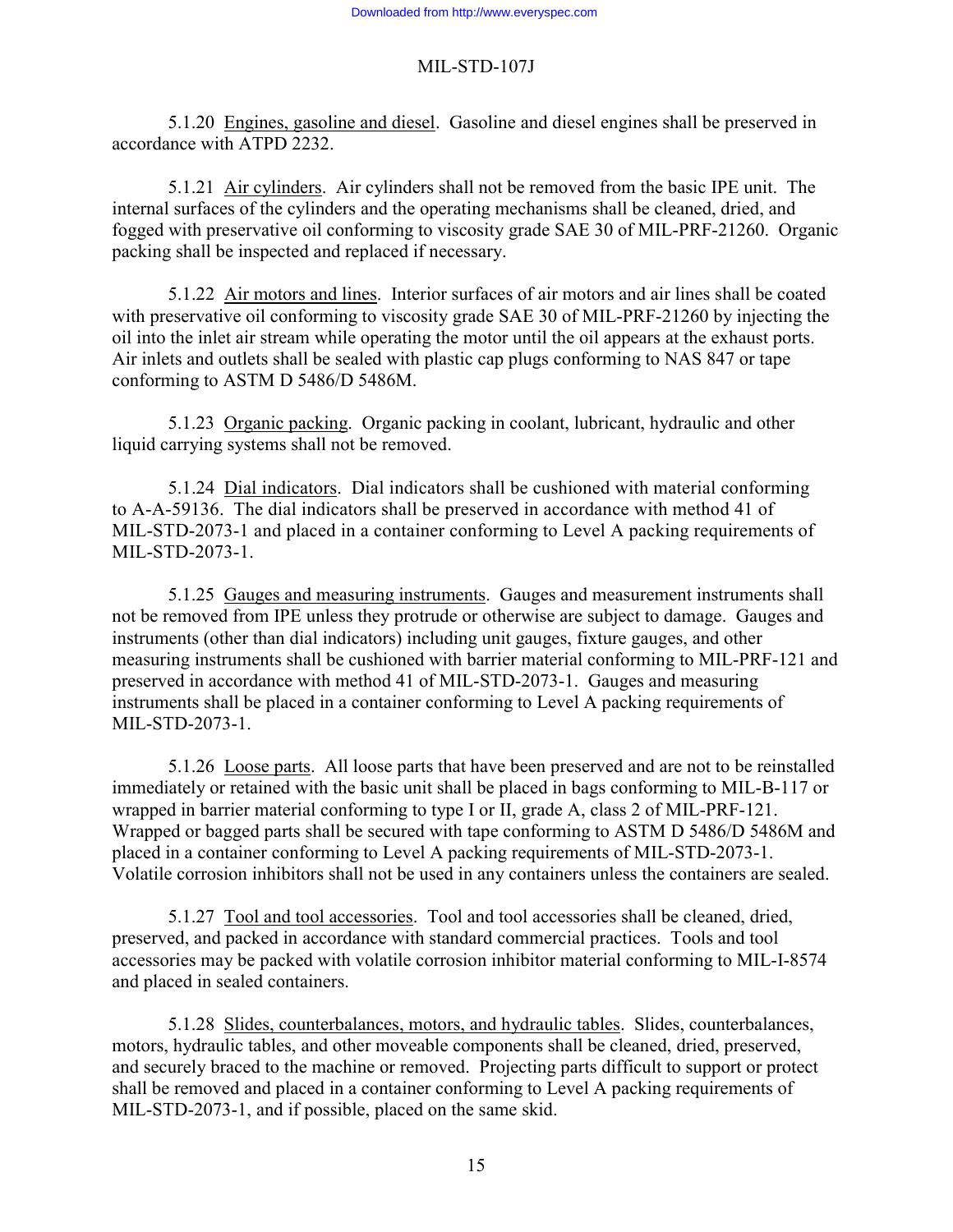5.1.29 Forges, furnaces, and ovens. Forges, furnaces, and ovens shall be preserved in accordance with method 50 of MIL-STD-2073-1 and placed in a container conforming to Level A packing requirements of MIL-STD-2073-1. Components, attachments, and accessories shall be removed to avoid damage. Palletizing and skidding shall be in accordance with section 4.14 herein.

5.1.29.1 Removal of furnace lining. The furnace lining consisting of firebrick, insulation, or firebrick and insulation in electrode-type salt bath furnaces with ceramic pots shall be removed and discarded. The furnace lining shall be removed entirely from any type of furnace that has been in uninterrupted service for five or more years. A furnace that has been in service for less than five years or has been in interrupted service under constant low heat, while idle, and is substantially free of any type of deterioration shall be considered for shipment with its lining in place. Blocking and bracing of the lining shall be in accordance with MIL-HDBK-701. Lining shipped separately from the furnace or oven shall be packed in a container conforming to Level A packing requirements of MIL-STD-2073-1. Each container shall not exceed 200 pounds when packed. To prevent damage to the lining, each piece of lining shall be separated from the other and from the inside face of the container with cushioning material conforming to PPP-C-1797 or approved commercial cushioning material. Palletization of the furnace liner should refer to MIL-HDBK-774.

5.1.30 Electrical and electronic equipment. Electrical and electronic equipment shall be cleaned and dried with any suitable means that is not damaging to the item. Electrical and electronic equipment shall be preserved in accordance with method 50 of MIL-STD-2073-1 and protected with moisture and fungus resistant varnish conforming to ASTM D 3955 and ASTM D 295 as required. The equipment shall be placed in a container conforming to Level A packing requirements of MIL-STD-2073-1. Palletizing and skidding shall be in accordance with paragraph 4.14 herein. When essential to the preparation for shipment, handling, and storage, components may be disconnected and removed from the parent machine. Cable assemblies shall be carefully removed during disassembly. All openings in the electronic devices shall be sealed with tape conforming to ASTM D 5486/D 5486M.

5.1.30.1 Computer Numeric Controlled (CNC) system cleaning. CNC systems shall be cleaned with a damp cloth and non-detergent cleaning solution or a cleaning solution that is recommended by the manufacturer. After cleaning, the system shall be thoroughly dried before the application of a preservative and before putting the system back into service or storage. The display unit shall be wiped with a soft cloth, lint free paper towel, or a soft brush, using water only. Keyboards shall be cleaned with moisture-free air.

5.1.30.1.1 CNC preservation protection. CNC systems shall be preserved in accordance with section 5.1.1.30. Actuators, electronic servo, and similar devices shall be preserved with a preservative compound conforming to grade 2 of MIL-PRF-16173. Hydraulic actuators shall be preserved with an approved commercial hydraulic fluid. Loose electrical brush-holders, fuseholders, tube-holders, and similar items shall be enclosed in moisture-proof barrier material conforming to type I, class 1 of MIL-PRF-81705.

5.1.30.1.2 CNC vibration insulation. Vibration dampening materials and other physical security measures shall be utilized as required to insulate against vibratory forces.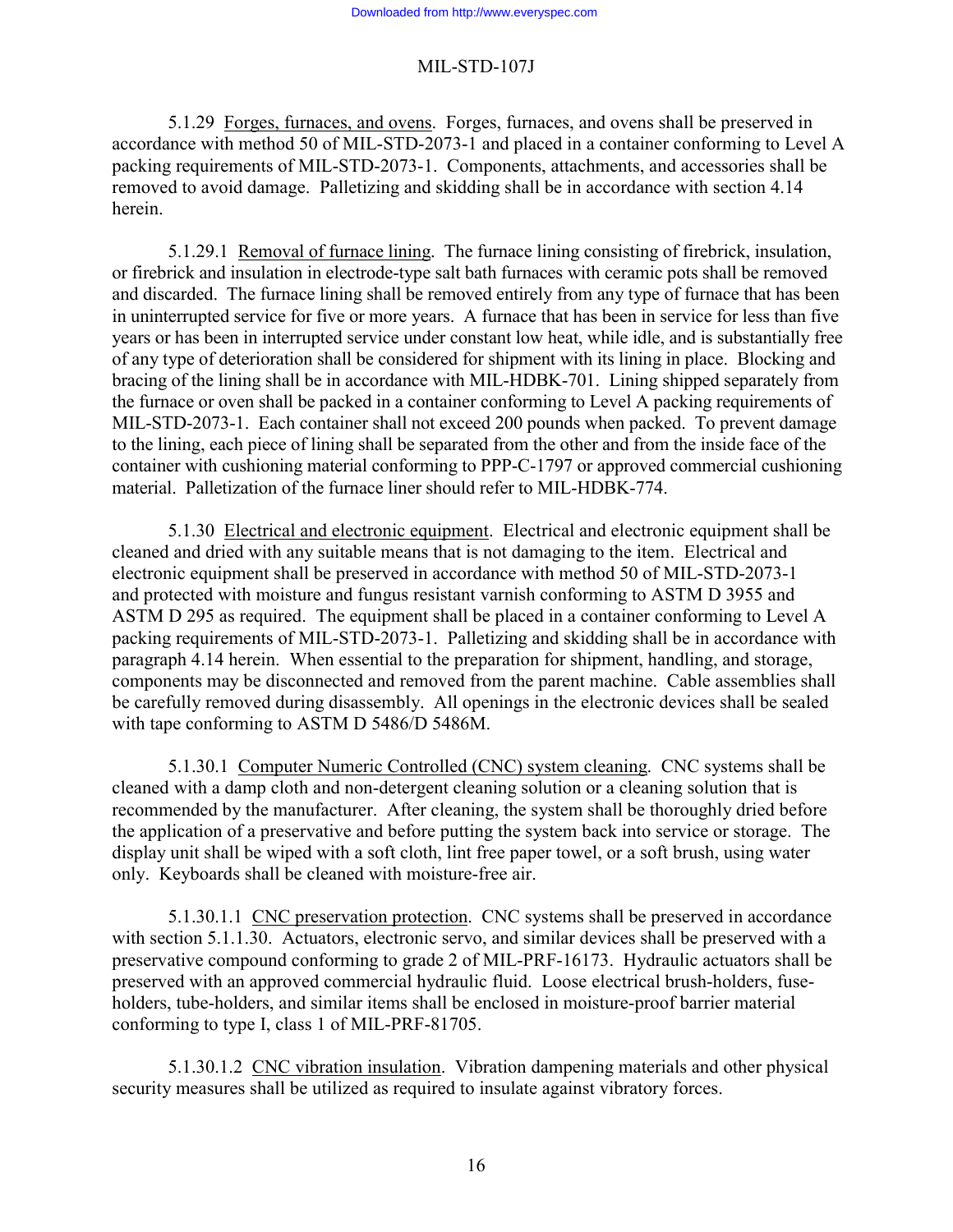5.1.30.1.3 CNC removed parts. Parts that have been removed from the CNC system shall be preserved in accordance with section 5.1.1.30.

5.1.30.1.4 Identification (ID) of CNC units disconnected from machines. The CNC system model number, ID number, nomenclature, and manufacturer's name shall be recorded on a tag and taped to the inside of the control cabinet door. This data shall also be stenciled on the shipping cover or container to ensure correct identification and matching of the machine control unit upon reassembly.

5.1.30.2 Cable, cord, and wire assemblies. Exposed wires, sockets, connector plugs, terminals, and openings in switches and junction boxes shall be sealed with tape conforming to ASTM D 5486/D 5486M. Cable, cord, and wire assemblies shall be cleaned and coiled to a minimum safe diameter with no kinks or other deformations and placed in a container conforming to Level A packing requirements of MIL-STD-2073-1.

5.1.30.3 Electrical heating elements. Electrical heating elements removed from the basic unit shall be individually preserved in accordance with method 10 of MIL-STD-2073-1 and packed in a container conforming to Level A packing requirements of MIL-STD-2073-1.

5.1.30.4 Electrical motors. Electrical motors detached from machines shall be preserved in accordance with Level A requirements of MIL-E-16298.

5.1.30.5 Transformers. Transformers shall be preserved in accordance with sections 5.1.30.5.1 through 5.1.30.5.3.

5.1.30.5.1 Transformer, distribution and hermetically sealed type. Distribution and hermetically sealed type transformers shall be preserved in accordance with method 10 of MIL-STD-2073-1.

5.1.30.5.2 Transformer, molded and encapsulated type. Molded and encapsulated type transformers shall be preserved in accordance with method 30 of MIL-STD-2073-1.

5.1.30.5.3 Transformer, open construction type. Open construction type transformers shall be preserved in accordance with method 50 of MIL-STD-2073-1.

5.1.31 Drawers and door assemblies. Sliding surfaces of drawer guides shall be coated with preservative grease conforming to MIL-PRF-23827, MIL-PRF-10924, MIL-PRF-81322, or approved commercial grease. Internal surfaces of door hinges shall be coated with preservative oil conforming to viscosity grade SAE 30 of MIL-PRF-21260 or approved commercial oil. In addition to the mechanical locks and latches, doors and drawers shall be secured with metal strapping conforming to ASTM D 3953 and ASTM D 4675. Fiberboard pads conforming to ASTM D 4727/D 4727M shall be placed between the strapping doors and drawers to prevent the strapping from marring the painted surfaces.

5.1.32 Frames, tanks, paint spray booths, and conveyor systems. Equipment of this type shall be handled as a unit or disassembled only to the extent necessary for preservation and ease of transportability. Unpainted metal surfaces shall be coated with a preservative compound conforming to grade 2 and grade 4 of MIL-PRF-16173. Bearings and fittings shall be preserved with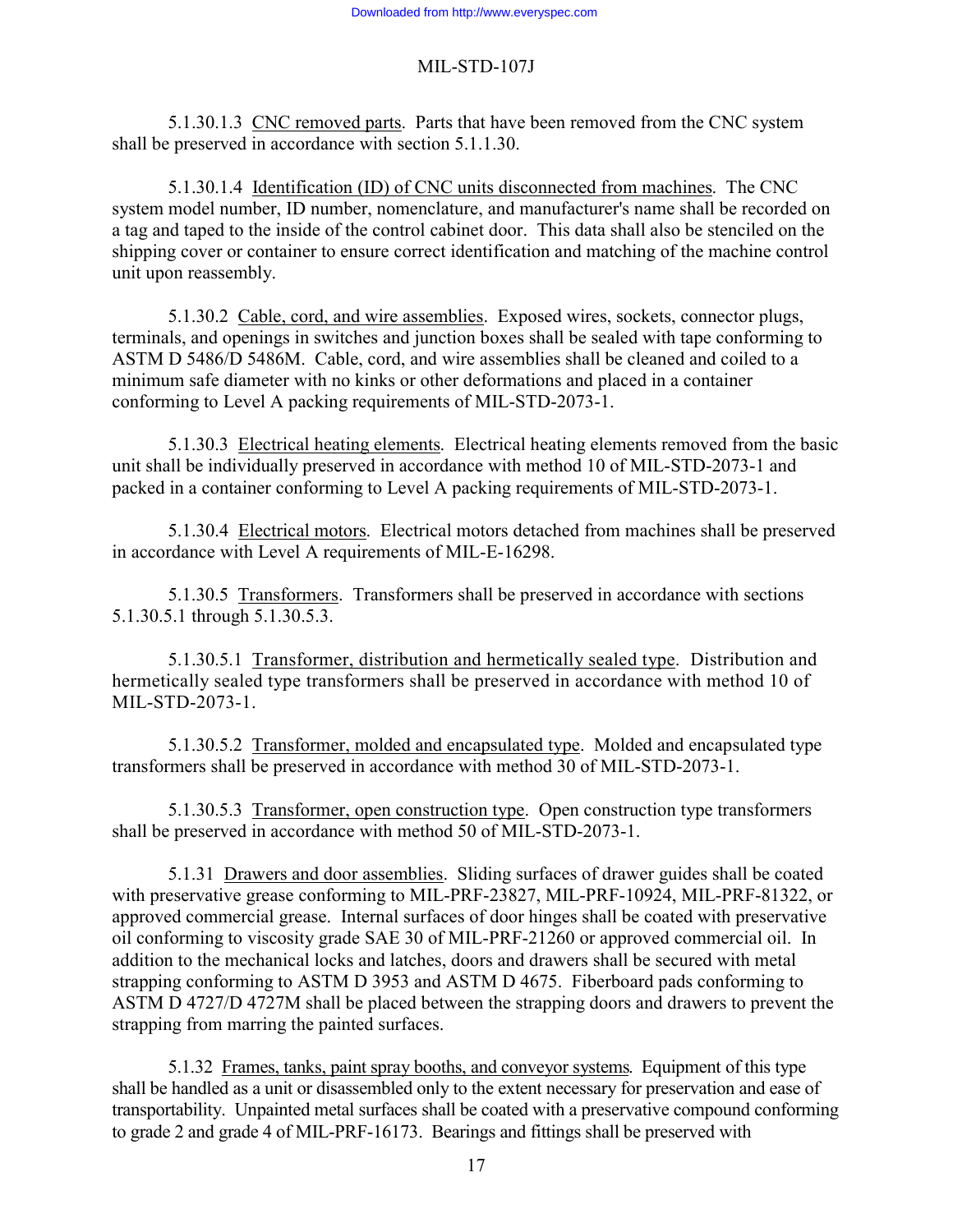preservative grease conforming to MIL-PRF-10924, MIL-PRF-23827, MIL-PRF-81322, or approved commercial grease.

5.2 Packing. Packing shall be Level A, B, minimal, or per ASTM D 3951, as specified. Packing shall comply with the minimum weight and cube requirements of the joint regulation Defense Logistics Agency Regulation (DLAR) 4500.25, Army Regulation (AR) 70-44, Navy Instruction (NAVINST) 4600.22, Air Force Regulation (AFR) 80-18, and Marine Corps (MCO) 4610.14.

5.2.1 Packing list. Exterior packing lists shall be sealed in waterproof or water-resistant envelopes. Envelopes shall be secured to the exterior of the skidded, palletized load or container in the most protected location with one-inch tape conforming to ASTM D 5486/D 5486M.

5.3 Level A packing. Level A packing shall be used for overseas shipment of IPE or for equipment to be retained in non-dehumidified storage. Containers with contents weighing more than 200 pounds shall be provided with skid runners in accordance with Level A packing requirements of MIL-STD-2073-1. All screws, nuts, and bolts used in the container shall conform to the requirements of FED-STD-H28. Electronic and electrical equipment weatherproofing shall be accomplished with material conforming to MIL-PRF-81705. Palletizing and skidding shall conform to paragraph 4.14 herein.

5.3.1 Equipment weighing 1,000 pounds or less. Equipment weighing 1,000 pounds or less shall be packed in an overseas container conforming to Level A packing requirements of MIL-STD-2073-1. Blocking, bracing, and skidding should reference MIL-HDBK-701. Contents of each container shall be secured in a waterproofed case liner or wrap material.

5.3.2 Equipment weighing between 1,001 and 4,000 pounds. Equipment weighing between 1,001 and 4,000 pounds shall be packed in an overseas shipping container conforming to Level A packing requirements of MIL-STD-2073-1. The contents of each container shall be secured in waterproof case liners or wrapped material. Blocking, bracing, and skidding should reference MIL-HDBK-701.

5.3.3 Equipment weighing between 4,001 and 16,000 pounds. Equipment weighting between 4,001 and 16,000 pounds shall be packed in an overseas shipping container conforming to Level A packing requirements of MIL-STD-2073-1. The contents of each container shall be secured in approved commercial waterproof enclosure materials or when electronic equipment is enclosed, the enclosure material shall conform to MIL-PRF-81705. Blocking, bracing, and skidding should reference MIL-HDBK-701.

5.3.4 Equipment weighing between 16,001 and 30,000 pounds. Each item weighing between 16,001 and 30,000 pounds shall be packed in an overseas shipping container conforming to Level A packing requirements of MIL-STD-2073-1. The contents of each container shall be secured in waterproofed bag, shroud or wrapped materials conforming to PPP-B-1055. Blocking, bracing, and skidding should reference MIL-HDBK-701.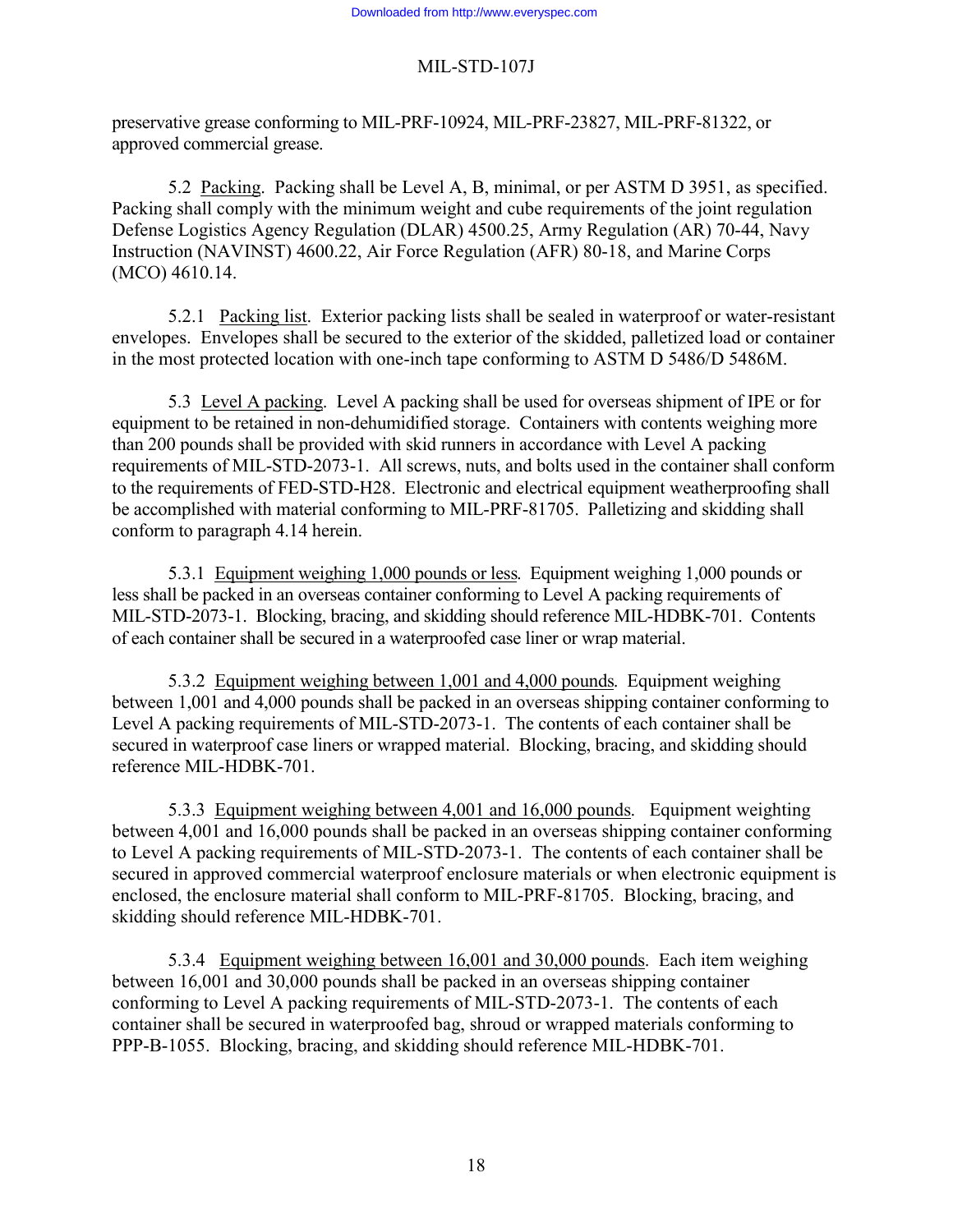5.3.5 Equipment weighing over 30,000 pounds. Equipment weighing over 30,000 pounds or in excess of the dimensional limitations specified in MIL-STD-2073-1 shall be packed in accordance with directions issued by the organization directing the shipment. Blocking, bracing, and skidding should reference MIL-HDBK-701. Contents of each container shall be secured in weatherproofed wrap or shroud conforming to class E of PPP-B-1055.

5.4 Level B packing. Level B packing shall be used for domestic and overseas shipment of IPE under favorable environmental conditions. The only difference between Level A and B packing is in the requirement for a container and container closure. Containers with contents weighing more than 200 pounds shall be provided with skid runners. Blocking, bracing, and skidding should reference MIL-HDBK-701. Containers shall conform to Level B requirements of MIL-STD-2073-1.

5.5 Minimal packing. When anticipated logistics paths indicate that items requiring military preservation will not be exposed to shipping environments more severe than those normally in the commercial distribution system, acceptable minimal packing methods, as outlined in table J.IXa of MIL-STD-2073-1, may be utilized.

5.6 Commercial packing. Containers shall meet the requirements of ASTM D 3951. Palletizing and skidding shall conform to section 4.14 herein. Equipment shall be packed in a manner that will prevent deterioration and damage during shipping, handling and storage. The shipping container (including any necessary blocking, bracing, cushioning, or waterproofing) shall comply with the regulations of the carrier used and shall provide safe delivery to the destination at the lowest tariff cost.

5.7 Marking. Marking shall be in accordance with MIL-STD-129.

5.7.1 Bar code marking. When bar code marking is specified in the contract or order, the bar code marking shall be in accordance with AIM BC-1.

5.8 Inspections. Inspection of IPE shall be performed by a designated government agent before shipping or placing the equipment in storage. Each component shall be visually inspected to determine the completeness and condition of the cleaning, drying, and preservation of the equipment. The item shall be inspected to ascertain the condition of the item after transportation and handling and before placing the item in storage. The item shall be provided with warning tags, packing list, and all other conditions that may be discovered during inspection as specified herein. Any discrepancy discovered shall be corrected before shipment or storage.

5.8.1 Inspection after disassembly. Equipment shall be inspected after disassembly and before cleaning to identify and replace missing parts or components.

5.8.2 Inspection after cleaning. Inspection shall be performed after disassembly and cleaning and before preservation to ensure that all cleaning and drying has been accomplished. The inspection shall determine if the item is free of corrosion, dirt, spent coolant, grease, oil, alkalis, salt, acidity, and other foreign materials. If re-cleaning is required, the item shall be reinspected until the equipment passes.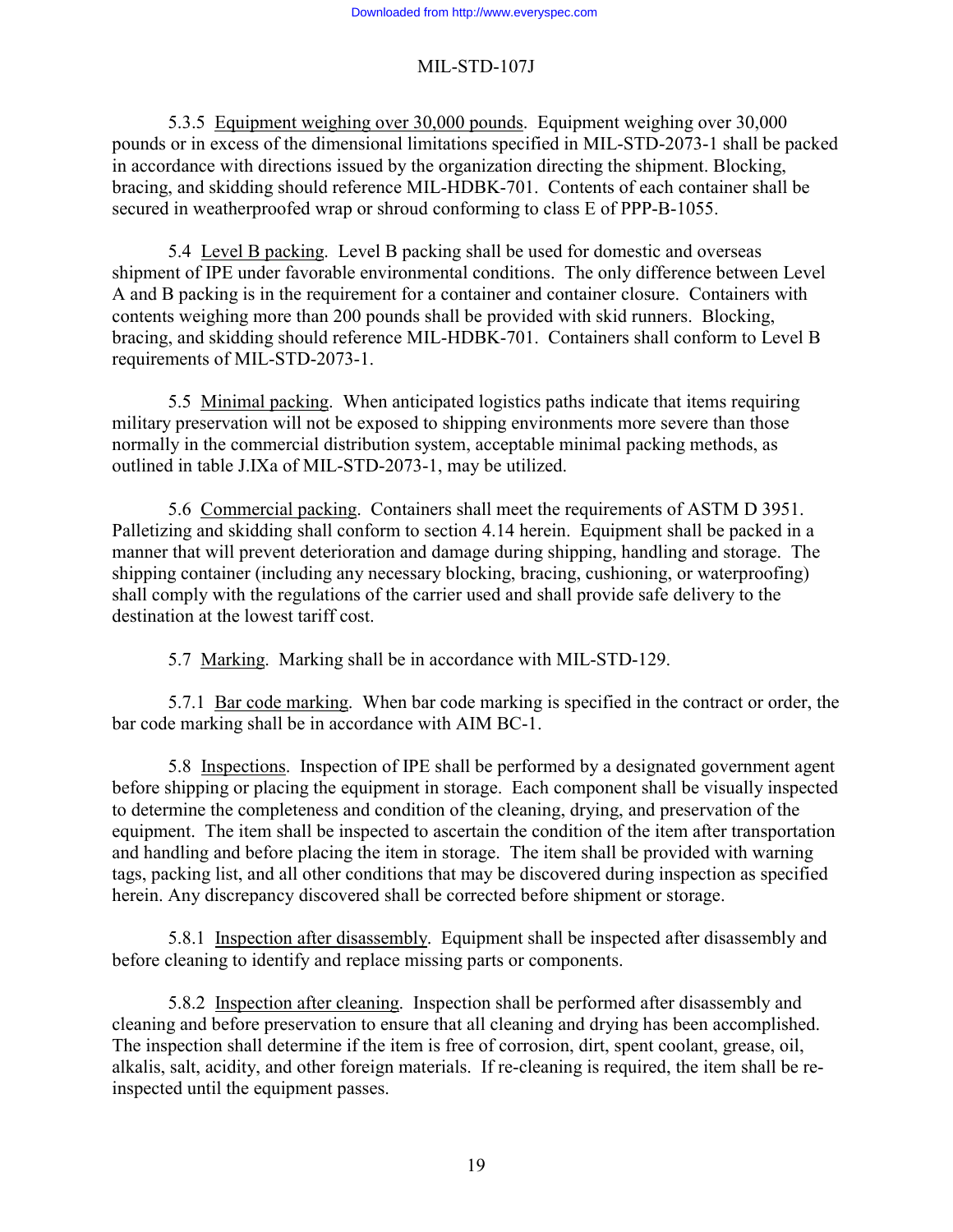5.8.3 Inspection of preservation. IPE processed for shipment and storage shall be inspected to ensure that the proper preservative was used on the equipment. The inspection shall confirm that correct reassembly was accomplished after disassembly and cleaning. All surfaces requiring a preservative have been treated in such a manner that it will withstand the terrain and environmental conditions it may encounter during transportation, handling, and storage. After cleaning, drying, preservation, and reassembly has been accomplished, additional inspections shall be performed to determine if all the procedures, processes, and practices have been satisfactorily accomplished. If any discrepancies are found, it shall be cause for rejection, and the equipment shall be reprocessed and re-inspected until the equipment passes all inspections specified herein.

5.8.4 Inspection before shrouding. Inspection shall be performed before shrouding to ensure that all accessories and components have been properly packaged and containerized. Marking shall be checked to ensure that it is in accordance with MIL-STD-129. Inspection of preservation, packing, skidding, shrouding, and loading shall be performed to ensure that they conform to the requirements of sections 4 and 5 of this standard and the applicable paragraphs herein.

5.8.5 Inspection of blocking and bracing. Machine heads shall be inspected to ensure that they have been locked and braced in the lowest position. Machine tables, ball-screw mechanisms, and ball or roller bearing assemblies shall be inspected to ensure they have been removed or securely braced in position. If weight and size permit, IPE shall be shipped completely assembled provided that all necessary blocking and bracing has been accomplished to ensure adequate protection for all components, attachments, and accessories. When it is not considered feasible to ship a machine assembled, the attachments, accessories, and components shall be packed in accordance to weight as specified herein. Cables, springs, drive belts, and similar components shall be inspected to ensure that all tension has been relieved. Recirculating ball-screw drive components shall be inspected to ensure that the ball nuts are disconnected and the complete mechanism is protected to prevent damage during shipping and handling. When required, preloaded bearings shall be relieved. Equipment shall be inspected after loading to ensure that the equipment is not blocked to the wall or floor of the trailer in which equipment is being shipped.

5.8.6 Responsibility for inspection. The using activity, contractor, packaging activity, owning activity, and the shipping activity having possession of the IPE shall be responsible for the inspection. The receiving activity is responsible for the equipment when it is accepted at its destination.

5.9 Shipment. All cleaning, drying, preservation, and packing requirements contained in this standard shall be accomplished prior to shipment. All markings, condition tags, inspection and test reports, certification requirements, and all other processes and procedures shall be performed before shipment.

5.9.1 Shipping covers and tarps. After the equipment has been loaded and secured to the conveyance, visual examination and inspection shall be performed on the equipment to determine if any disturbance has occurred to the preservatives on the machined surfaces. The integrity of the preservative shall be verified, and if touch-up procedures are required, the same type of preservative shall be applied to the scared areas. When uncovered transportation is utilized and the equipment is not preserved in accordance with military preservation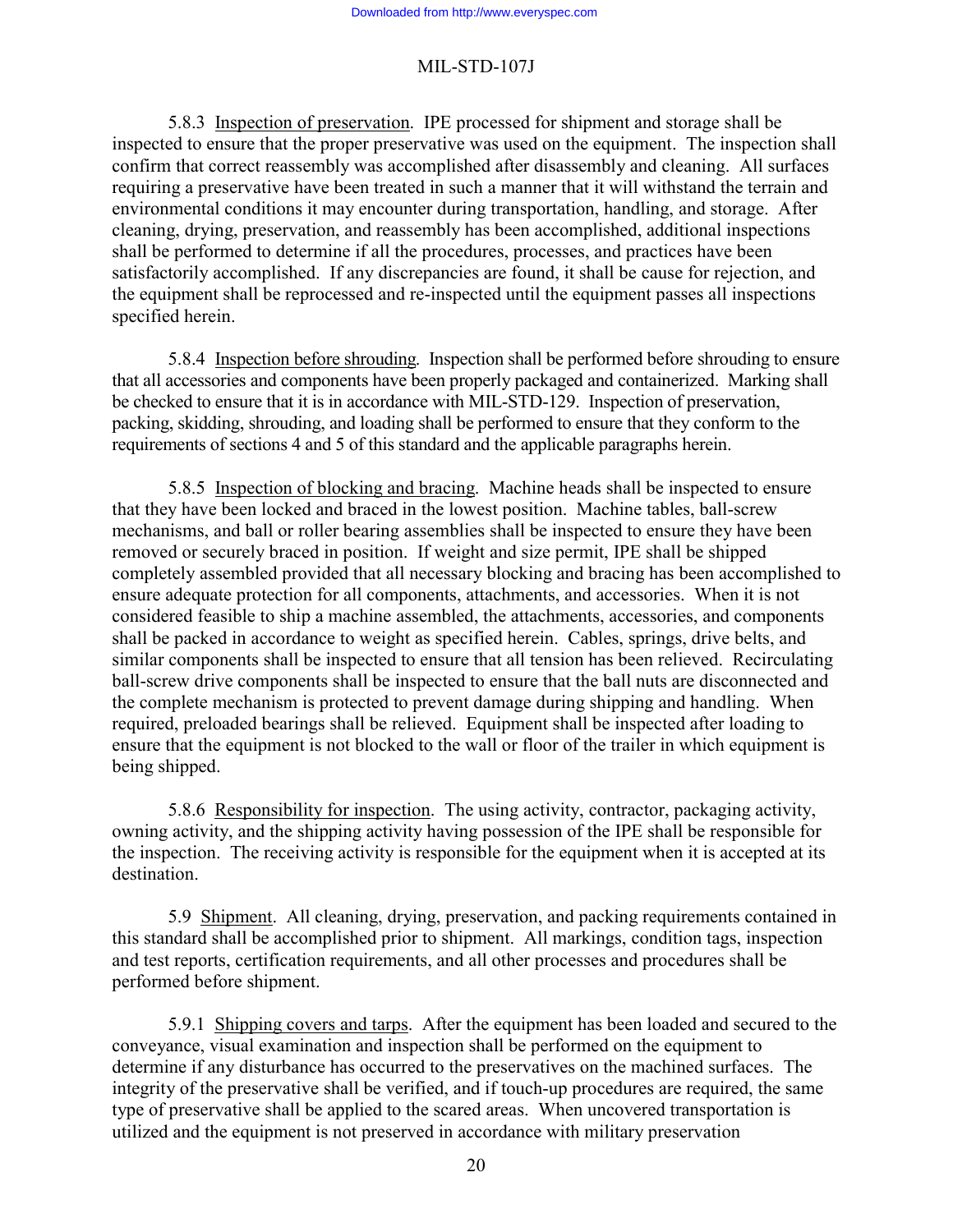requirements, the equipment shall be covered with flexible, weatherproof barrier material conforming to class E of PPP-B-1055 or approved commercial plastic material. Polyvinyl chloride (PVC) or ethylene vinyl acetate (EVA) shall not be used as wrap, shroud, or cover material due to the possible corrosive effects of PVC and EVA vapors on the covered items and its components parts. All covers shall be of sufficient strength and secured in a manner to adequately protect the equipment throughout the transit period. Covers constructed of waterproof paper shall not be used. All sharp corners and projections shall be padded with polyethylene foam or cushioned material before covering. Covers shall be draped in a manner to completely cover the item and shall be arranged to avoid the formation of water pockets. Tarp seams shall be sealed with water-resistant adhesive conforming to MMM-A-260.

5.9.1.1 Shipping covers for CNC units. All CNC units shall be protected from the environment by enclosing the units in weatherproofed bags manufactured from material conforming to MIL-PRF-81705 or class E of PPP-B-1055. Seams shall either be heat-sealed or closed with tape conforming to ASTM D 5486/D 5486M.

5.9.2 Transportation mode. Except for shipment of delicate equipment such as computer numerical control units and other fragile items, IPE may be shipped by motor carrier, ship or air transportation as specified by the shipping activity. Unless a waiver is obtained, rail shipment is not authorized. Regardless of the mode of transportation used, the equipment shall be processed, loaded, protected, and shipped in a manner that will protect the equipment to the maximum extent possible. The motor carrier shall comply with Title 23 CFR, Chapters I and II, and Title 49 CFR, Chapter III.

5.9.2.1 Transportation mode for CNC equipment. CNC units, accessories, attachments, components, and other fragile items or assemblies shall be shipped in air ride vans only.

5.9.2.2 Waiver of transportation mode. When it is determined to be in the best interest to the Government to relax the transportation mode, a written request for waiver shall be provided to the Defense Supply Center Richmond, ATTN: DSCR-VBD, 8000 Jefferson Davis Highway, Richmond VA 23297-5610.

5.10 Storage. Machines mounted on wooden skids may be subjected to abnormal structural loads created by warpage of skid components under variable relative humidity conditions and temperature changes during storage. These structural loads can distort precision machinery and in extreme cases cause structural damage. After a machine has been placed in storage, the machine hold-down bolts shall be loosened a minimum of one-half inch from the base. The bolts shall be coated with preservative compound conforming to grade 2 and 4 of MIL-PRF-16173. Other machine-to-skid retention devices shall be similarly adjusted. Machines mounted on DoD reusable skids do not require loosening of the hold-down bolts or other retention devices. Each machine placed in storage with hold-down bolts loosened shall have a plain manila tag secured to each unit in a conspicuous location. Tag shall be stamped in red ink with the following statement: "MACHINE MOUNTING BOLTS LOOSENED-DO NOT MOVE UNTIL BOLTS ARE TIGHTENED." The machine-to-skid retention devices, whatever their configuration, shall be properly tightened and secured prior to movement of equipment.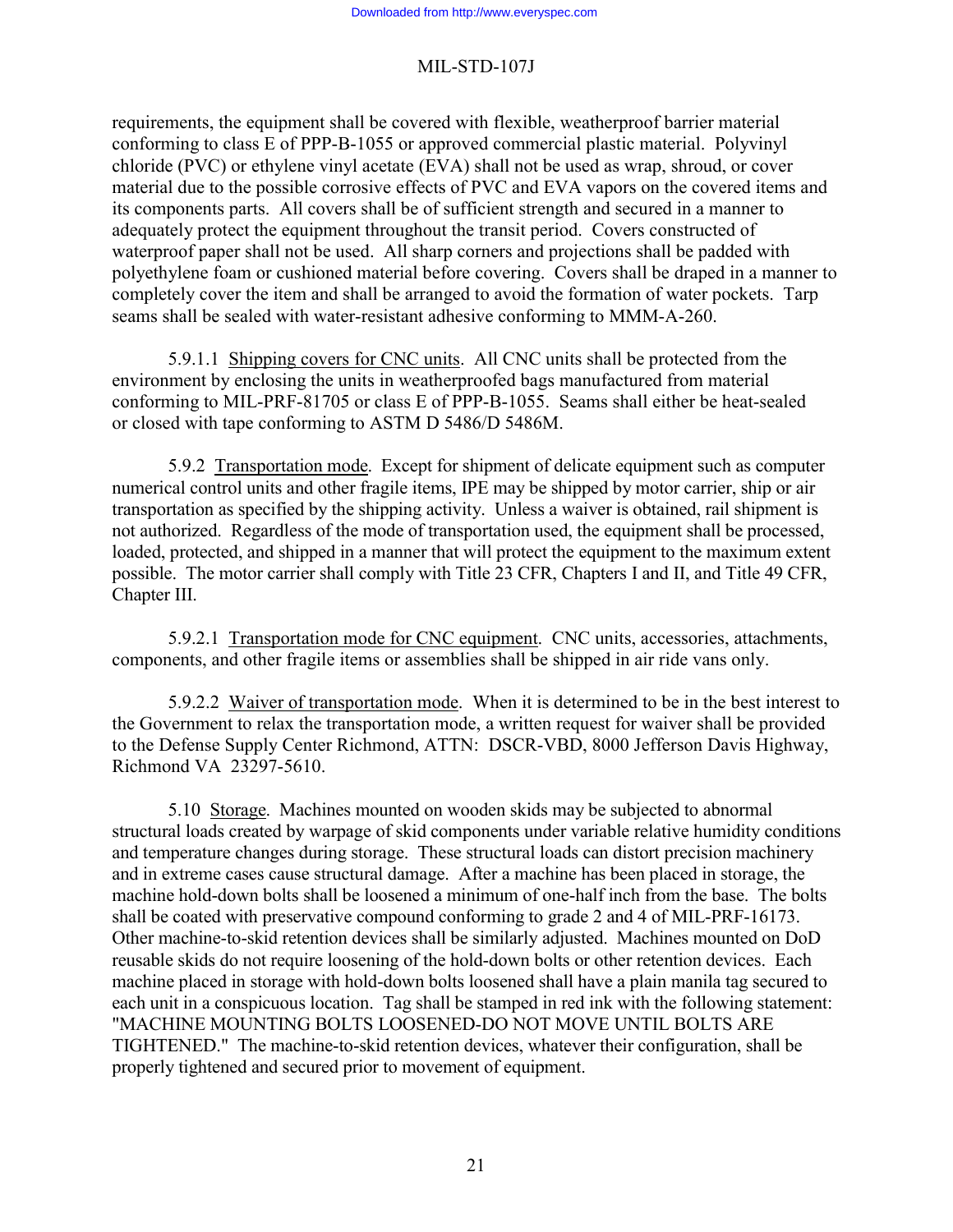5.10.1 Locator system. Each DoD storage maintenance activity shall have a locator system that shall reflect the current location of stored assets by ID number, parts number, and national stock number. All changes in the location of equipment shall be recorded immediately after completion of any move. Basic requirements for a locator system are provided in DoD 4145.19-R-1.

5.10.2 Storage types. IPE shall be stored in controlled humidity storage unless a waiver or deviation is obtained from DSCR-VBD. Non-controlled storage areas may be used for large bulky items such as tanks, furnaces, conveyors, drop hammers, and large casting and forging equipment.

5.10.2.1 Controlled humidity storage. Controlled humidity storage shall conform to DoD 4145.19-R-l. Controlled humidity areas shall consist of enclosed buildings, hutments, or other enclosed areas that maintain a 50 percent or less relative humidity. The relative humidity may be controlled by the use of air conditioning, heating, or dehumidification to ensure that it does not exceed 50 percent relative humidity.

5.10.2.2 Non-dehumidified storage. Non-dehumidified storage areas include warehouses, underground storage, or open areas which may be used for storage purposes, but for which humidity control equipment such as air conditioning, heating, or dehumidification units have not been provided. Equipment stored in uncovered or unsheltered areas shall be protected by tarpaulins, cocoons, or other appropriate means.

5.10.3 Storage areas. IPE may be stored in adjacent storage areas, in-place areas, on-site nearby, enclosed buildings, outdoor under cover, shed, or other appropriate locations.

5.10.3.1 Adjacent storage. Adjacent storage preparation shall be in accordance with the level specified.

5.10.3.2 Storage-in-place. In-place storage preparation shall be made immediately following or during shutdown. There are two types of storage-in-place: (1) Cycled/timed and aligned, and (2) Non-cycled/non-timed and aligned. Equipment in these areas shall remain in the original operating position connected to power. Preparation shall be in accordance with Level A requirement of this standard. When type I or type II storage-in-place is in a controlled humidity environment, preparation shall be in accordance with the minimal packing requirements of this standard.

5.10.3.3 Storage-on-site. Preparation for storage on site shall be in accordance with the requirements of sections 4 and 5 for the level of protection specified.

5.10.4 Storage arrangements. Whenever possible, like-items shall be stored together in the same area.

5.10.4.1 Leveling. All items shall be stored in a level position to prevent distortion of precision aligned elements. IPE having machine ways or other precision aligned elements that are over 6 feet long shall be maintained in a level position by shimming support members as required. Leveling of equipment on wooden skids shall be accomplished by placing shims between the skid and the machine base to ensure load transfer to the skid and the floor at the same points. Equipment on DoD reusable skids shall be leveled by placing shims between the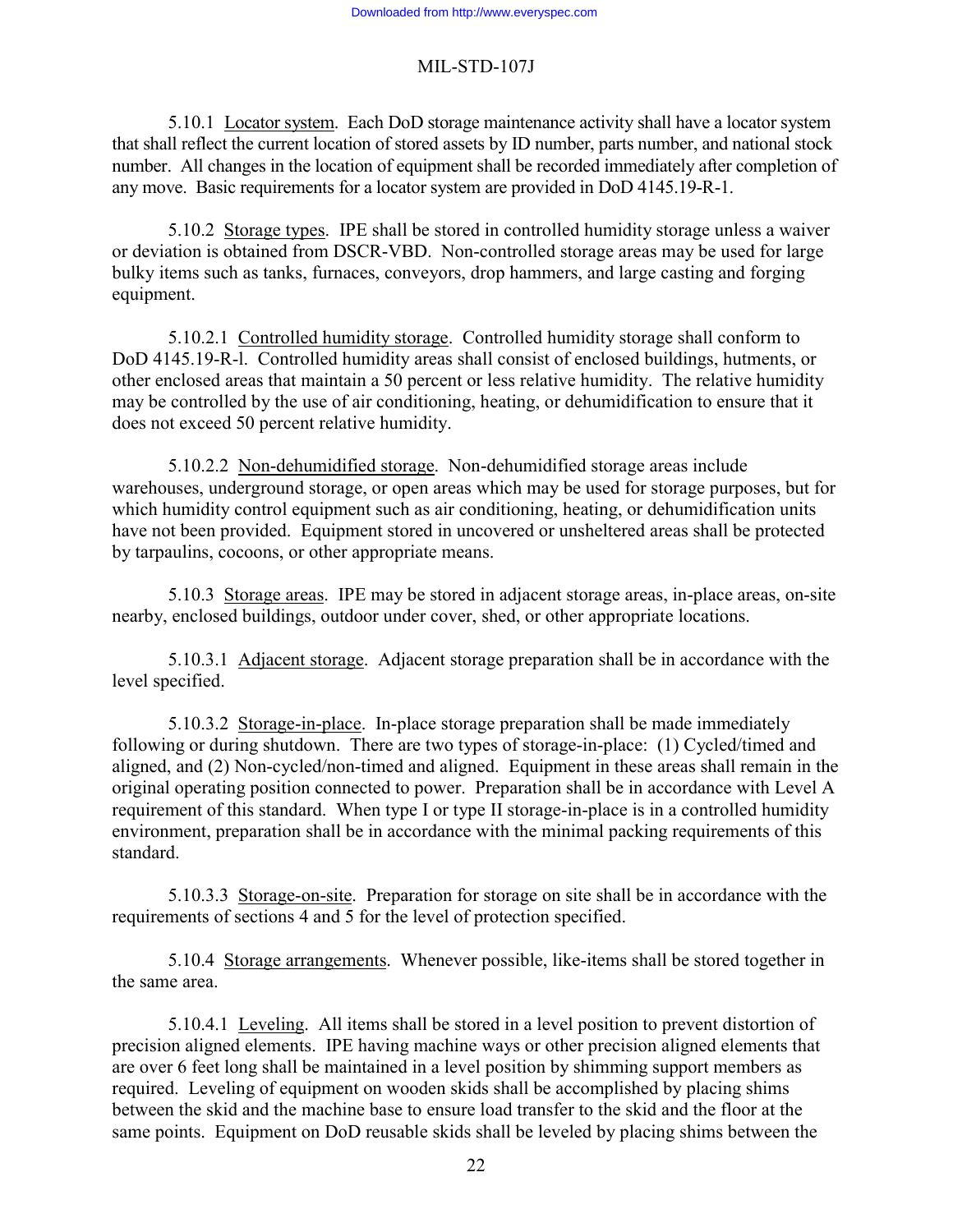skid and the floor or by adjusting the leveling screws. If it becomes necessary to move equipment, the equipment shall be re-leveled upon relocation.

5.10.4.2 Aisle space. Equipment shall be arranged in storage to provide adequate aisle space for inspection and to provide adequate room for the removal of equipment. The width of aisles should be governed by the size of equipment stored and material handling equipment available for use. When practicable, the aisles should be continuous to promote a straight-line traffic pattern.

5.10.4.3 Attachments and accessories. Boxed and crated attachments and accessories shall be placed on the skid with the related equipment and avoiding contact with preserved surfaces. When the above requirements are not practical, boxed and crated attachments and accessories shall be block-stacked separately from the basic item and properly marked and identified to the item on which they belong. An appropriate notation shall be made on the record of the item to indicate that such attachments and accessories are stored in a particular location and are identified to the item.

5.10.4.4 Dust shields. Dust shields shall be used for covering IPE, attachments, accessories, and components preserved for long-term storage. Dust shields shall be placed over the equipment in a manner that will permit free circulation of air around and under the edges of the shields. All machine projections that could tear the shield(s) shall be wrapped with barrier material conforming to grade A of MIL-PRF-121 or type II of MIL-PRF-22191. If cushioning material is used, the material shall conform to PPP-C-1797. Polyvinyl chloride (PVC) or ethylene vinyl acetate (EVA) material shall not be used as a wrap, shroud, or cover material. Barrier and cushioning material shall be secured with tape conforming to ASTM D 5486/D 5486M.

#### 6. NOTES

(This section contains information of a general or explanatory nature that may be helpful, but is not mandatory.)

6.1 Intended use. This standard is intended to be used for preparing government-owned IPE for shipment or storage. This standard is not intended for use in new procurement of equipment.

6.2 Issue of DoDISS. When this standard is used in acquisition, the applicable issue of the DoDISS must be cited in the solicitation (see 2.2.1 and 2.3).

6.3 Tailoring guidance. To ensure proper application of this standard, invitations for bids, requests for proposals, and contractual statements of work should tailor the requirements in sections 4 and 5 of this standard to exclude any unnecessary requirements.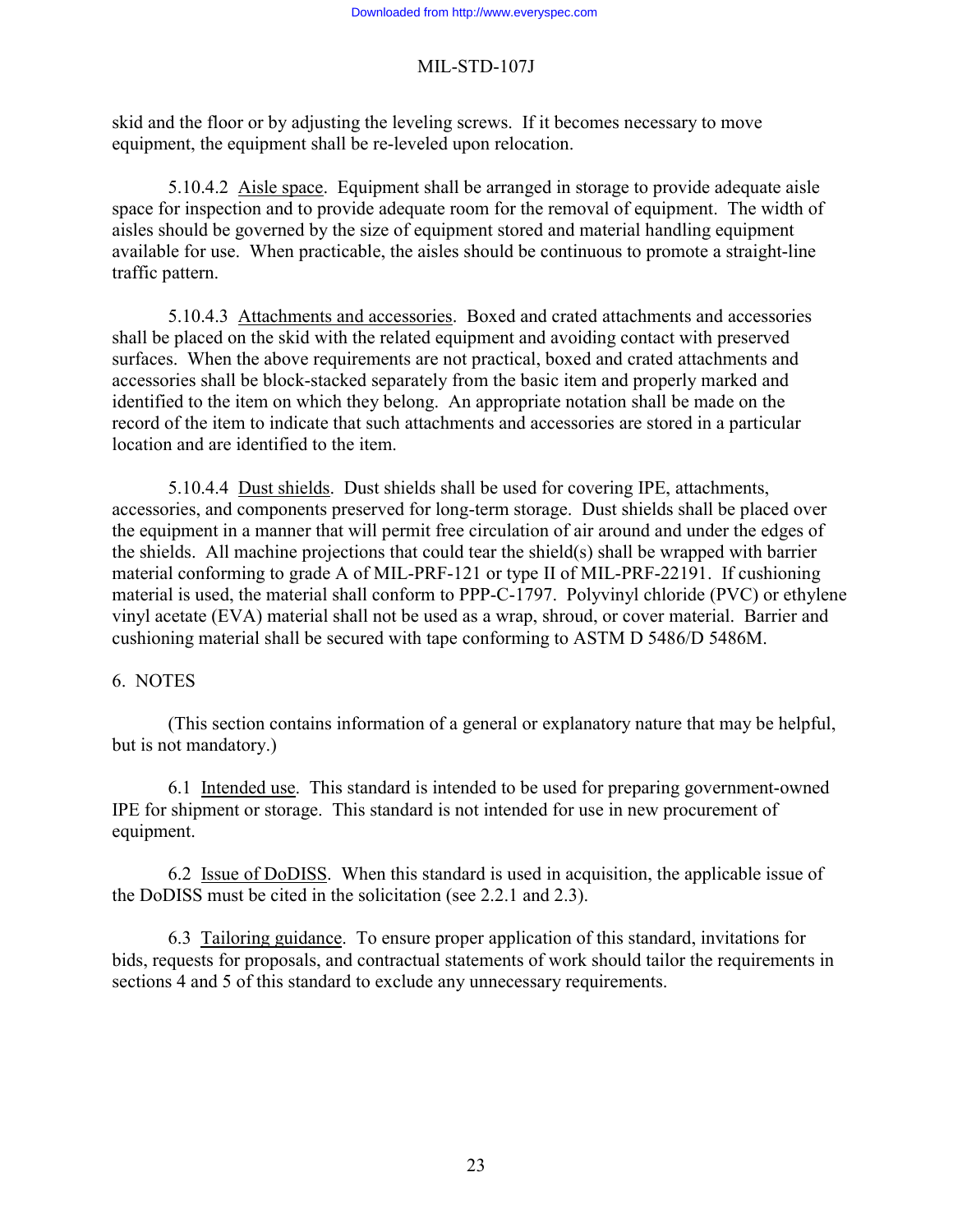#### 6.4 Subject term (keyword listing).

Applicable documents Hydraulic system Cleaning Inspection requirements Definitions Level of protection Detailed requirements Marking Disassembly Preservation Federal acquisition regulations Shipping requirements General requirements Storage requirements Hazardous contaminants Waiver procedures

6.5 Changes from previous issue. Marginal notations are not used in this revision to identify changes with respect to the previous issue due to the extent of the changes.

Custodians: Army - AR Navy - SH Air Force - 11 DLA - DH Preparing activity: DLA - GS6 (Project PACK-1104)

Reviewers:

 Army - AV, CR, SM Navy - MC, YD Air Force - 84, 99

24